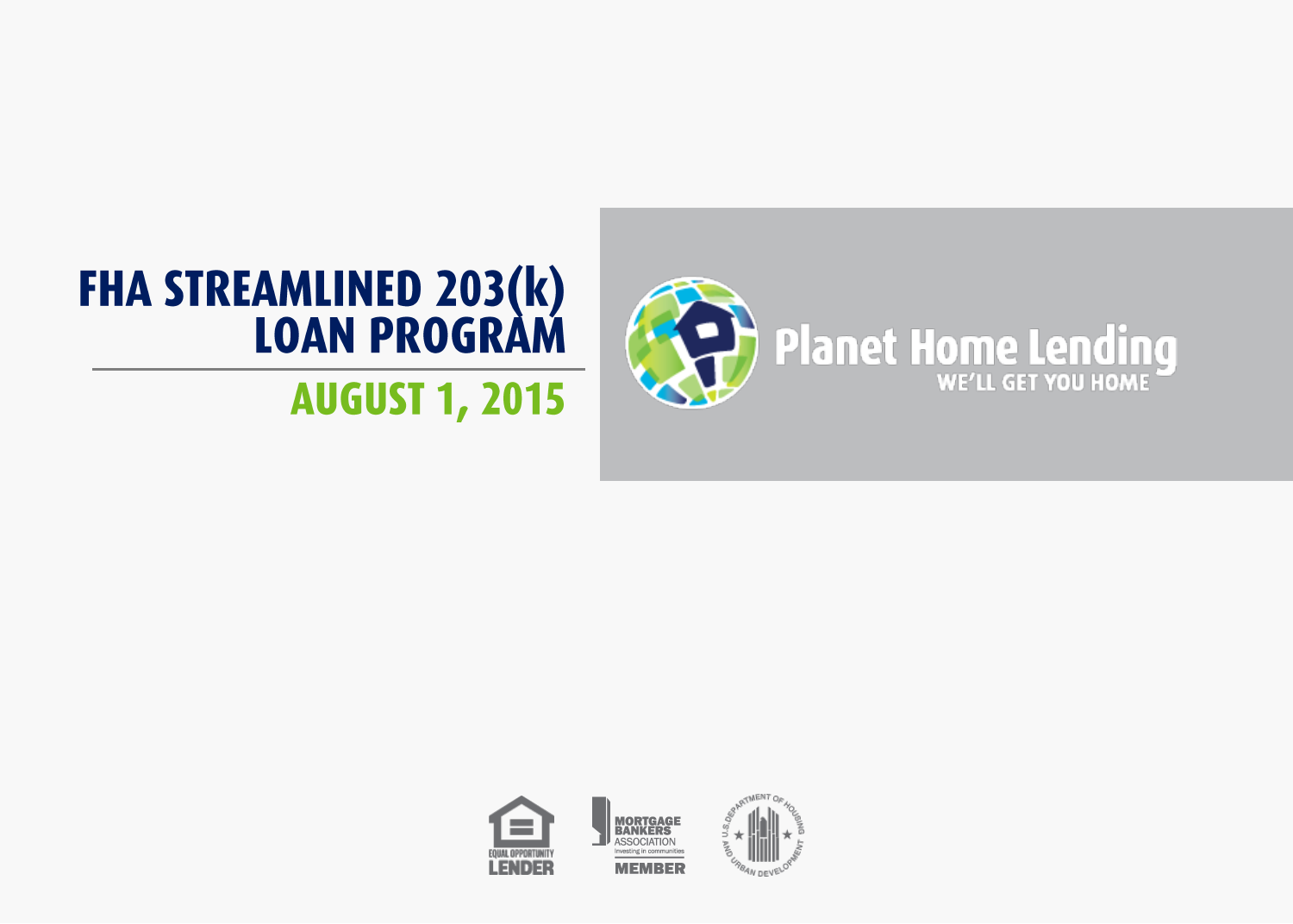#### **OVERVIEW FHA STREAMLINED 203(k) PROGRAM**



- $\checkmark$  Through the Federal Housing Administration's (FHA) Streamlined 203(k) program, borrowers can purchase or refinance their home and include rehabilitation and repair costs in a single mortgage
- $\checkmark$  The Streamlined 203(k) program is intended to help facilitate uncomplicated rehabilitation/improvements and cosmetic repairs
- There is no minimum rehabilitation amount for a Streamlined 203(k)
- Maximum \$35,000 in total rehabilitation costs
- $\checkmark$  Any repairs and improvements must comply with HUD's minimum property standards and must meet all local building, zoning and other codes
- Borrowers are not required to hire professional consultants, licensed engineers or architects. The appraiser will put together a list of recommended (and in some cases required) repairs/improvements

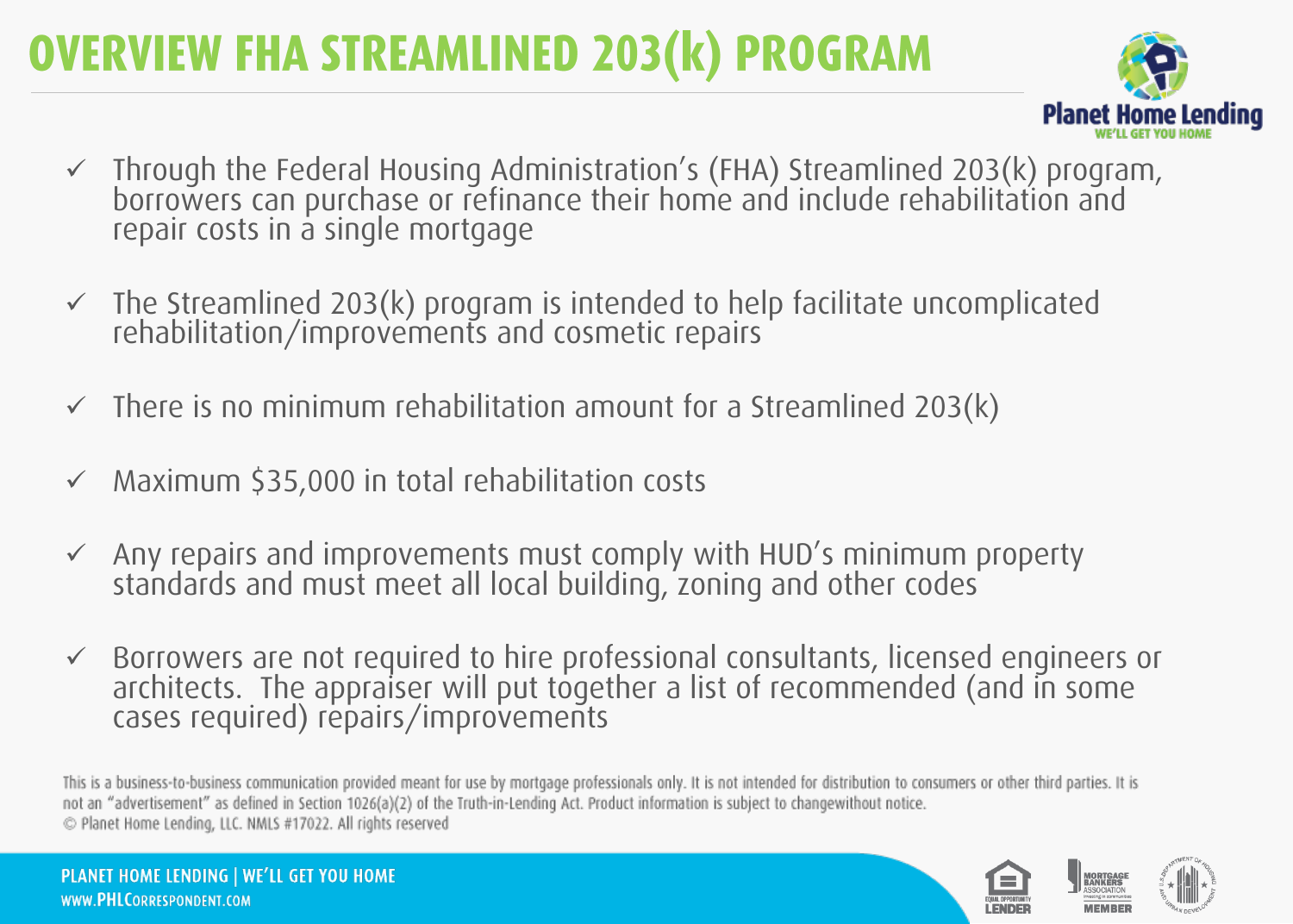# **STREAMLINED 203(k) LOAN REQUIREMENTS**



- Up to \$35,000 in renovation allowed (labor and material)
	- Includes total rehab amount + contingency fee + inspection fees + permit fees (if applicable) + final title update fee + discount points (only percentage attributed to renovation portion).
	- Example: \$25K renovation costs and the loan has discount points. Maximum amount that can be included in the loan equals \$250.00
- written work, plans and cost estimates. Contractor(s) must be licensed Must utilize borrower directed licensed contractor. Contractors provide and bonded; as required by locality. A timeframe is established for the completion of the work. Maximum four (4) months allowed.

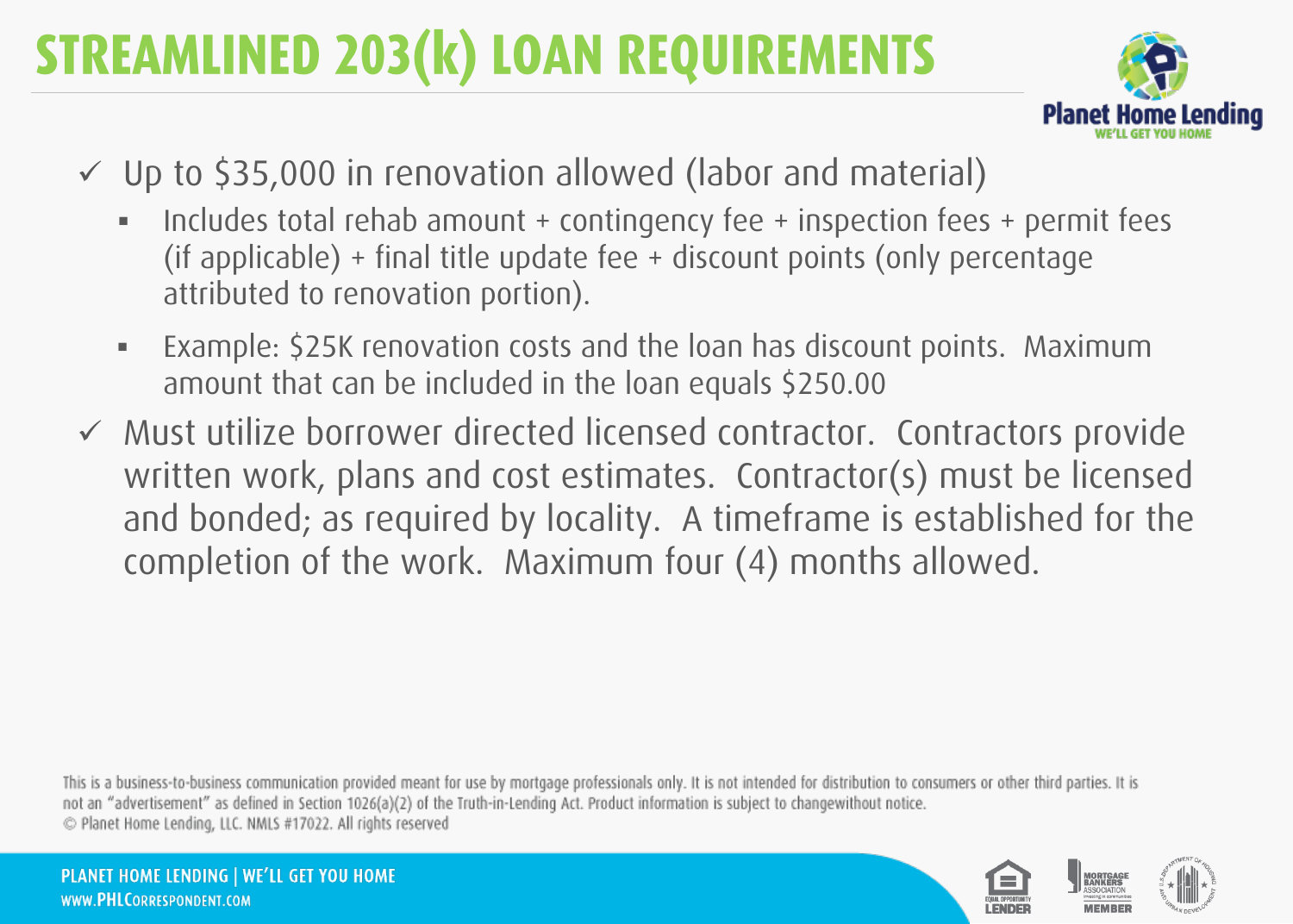# STEAMLINED 203(k) LOAN REQUIREMENTS



- $\checkmark$  Maximum 2 draws allowed
	- Initial draw disbursed at closing by Seller of up to 50% of the repair costs
	- Final 50% draw disbursed by Planet Home Lending upon final inspection
	- Any funds remaining in the escrow account will be applied directly as a principal reduction
	- Base loan amount can never exceed the maximum loan limits for the area
	- of the repair and/or rehabilitation period – Borrower must make their monthly mortgage payment throughout the course
- $\checkmark$  All rehabilitation work must start within 30 days of closing, cannot cease for more than 30 days and must be completed within four (4) months of closing
- $\checkmark$  Planet Home Lending will charge a Supplemental Origination Fee to pay for post-closing services performed such as additional cost of disbursement and inspections. The fee is the greater of 1.5% of the total rehabilitation cost or \$350

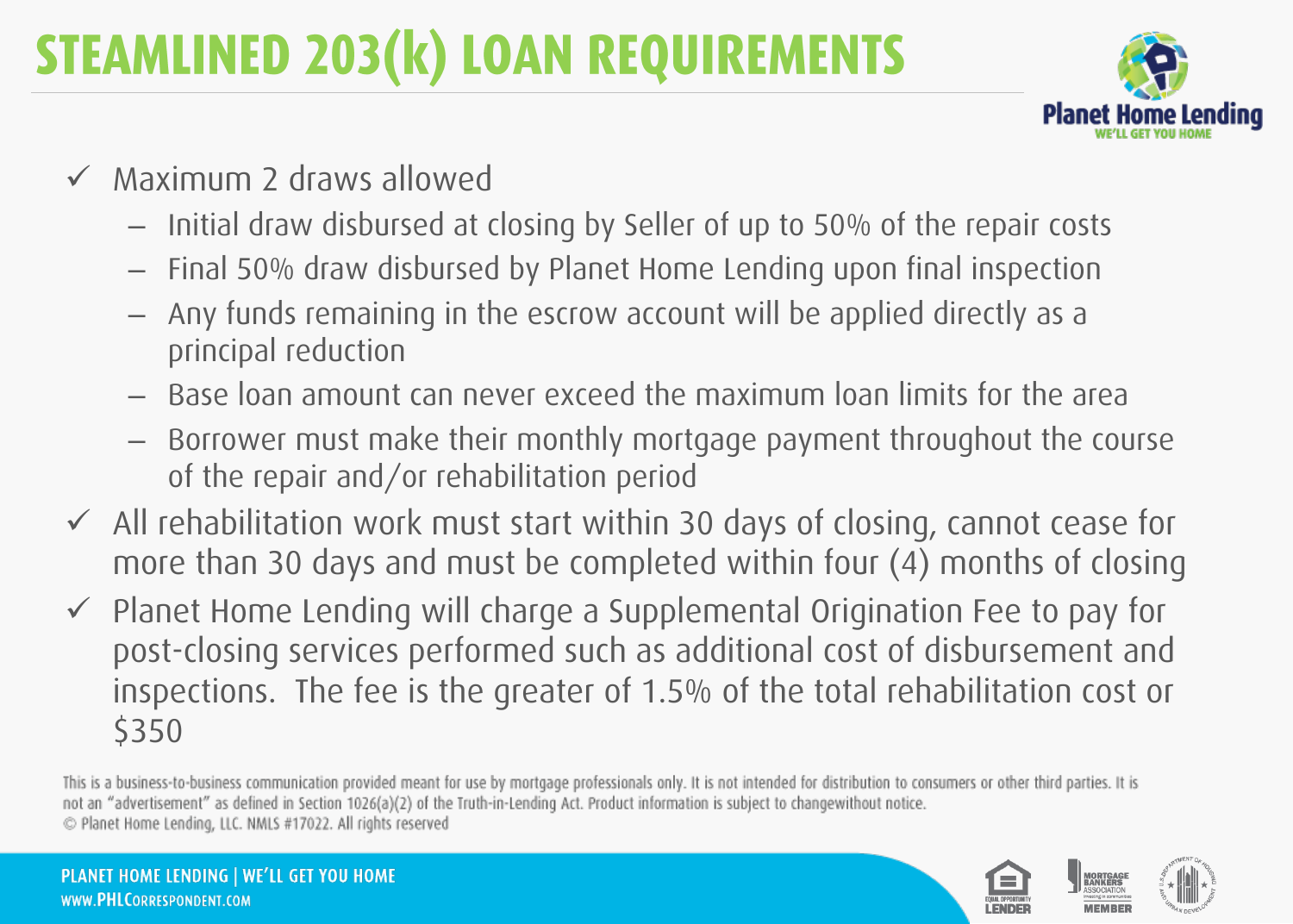## **STREAMLINED 203(k) ELIGIBLE REPAIRS**



- $\checkmark$  Improvements Allowed, But Not Limited to:
	- Roof repair, gutters, downspouts
	- Existing HVAC systems
	- Plumbing and electrical systems
	- Flooring
	- Painting
	- ← Purchase and installation of appliances, including free-standing ranges, refrigerators, washer/dryer, dishwasher and microwaves
	- Weatherization
	- Repair, replace or add exterior decks, patios, porches

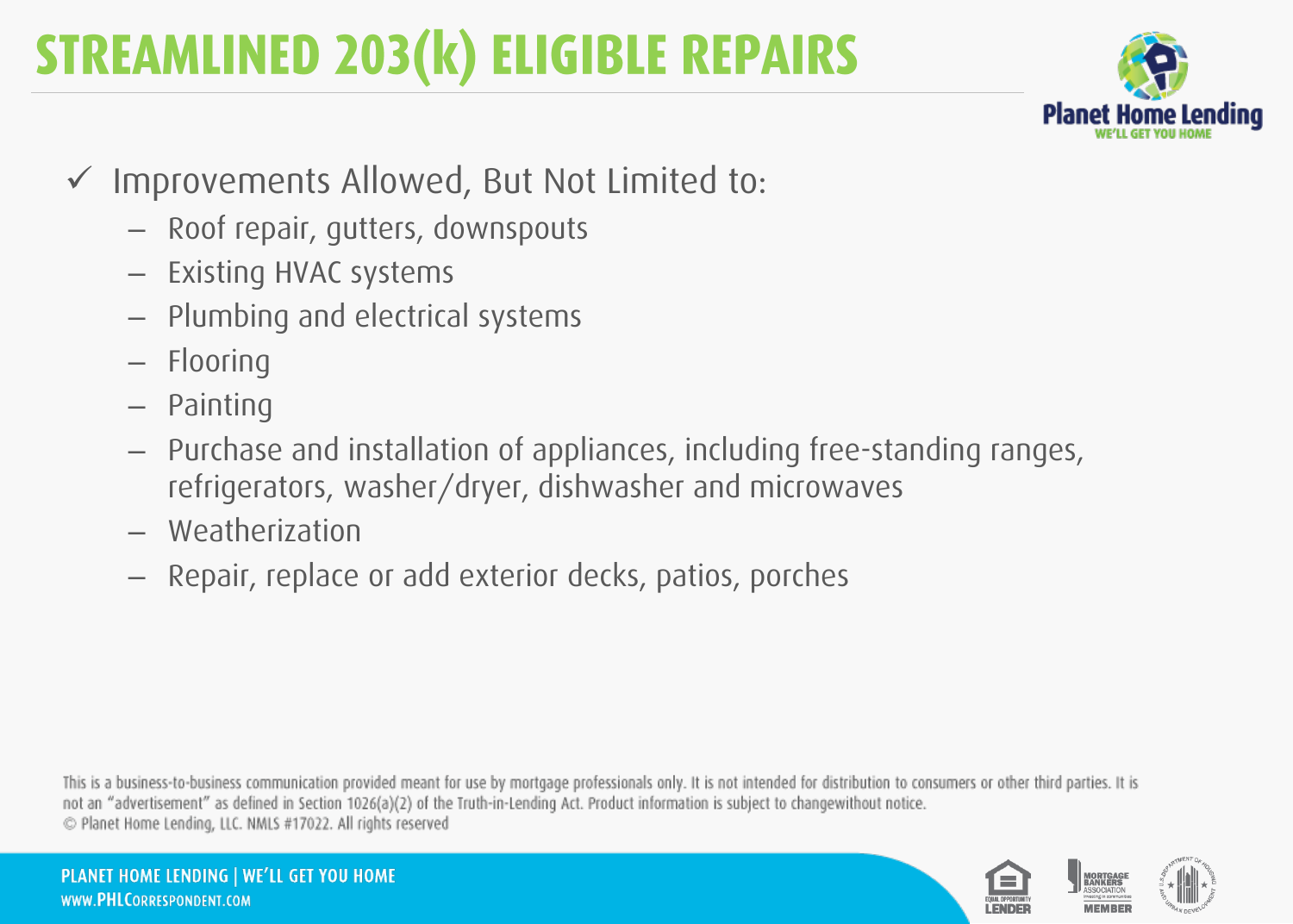## STREAMLINED 203(k) ELIGIBLE REPAIRS



- Improvements Allowed (continued)
	- Basement waterproofing
	- Window and door replacement and exterior siding
	- Septic and/or well repair or replacement
	- Improvements for accessibility for persons with disabilities
	- Lead base paint stabilization or abatement of lead base paint
	- Basement remodeling which does not involve structural repairs
	- Minor remodeling that does not involve structural or foundational repairs

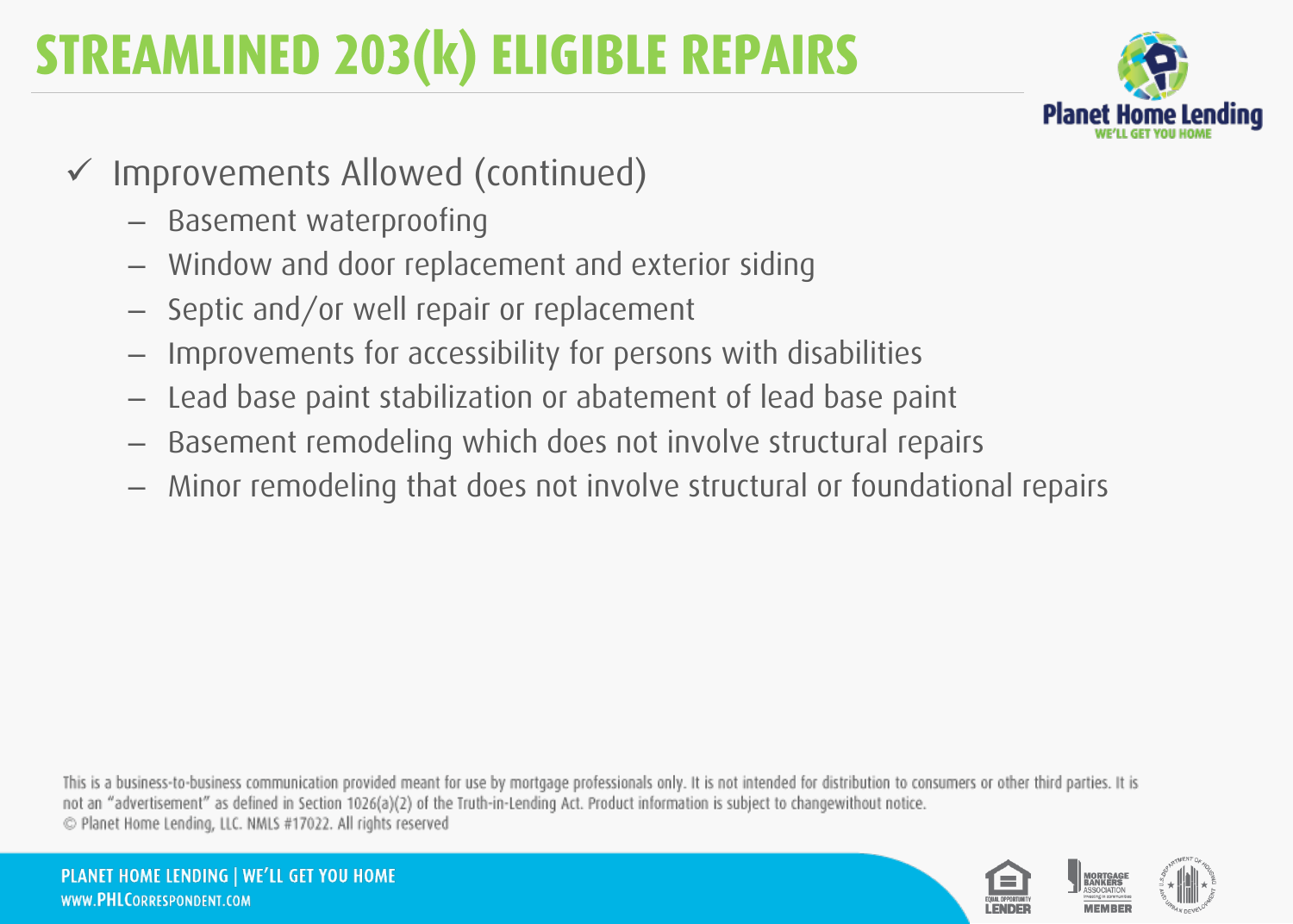# **STREAMLINED 203(k) INELIGIBLE REPAIRS**



- Improvements Not Allowed, But Not Limited To:
	- Structural repairs/major rehabilitation
	- New construction (adding a room)
	- Repairs requiring detailed plans and specs
	- Any repair taking longer than 4 months
	- Repairs requiring more than 2 draws
	- Luxury items are not eligible:
		- Landscaping
		- Swimming pools
		- Hot tubs
		- Tennis courts

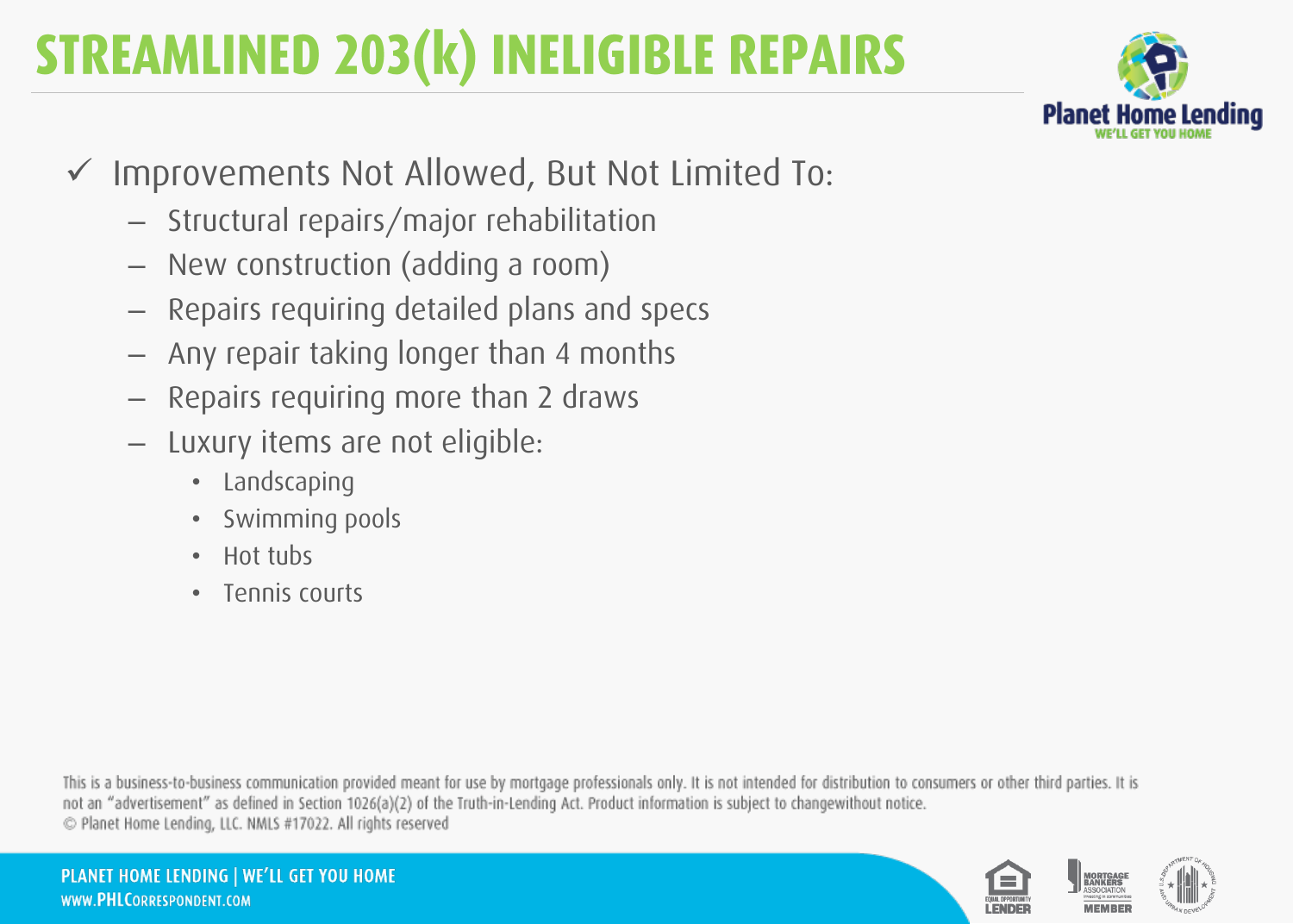#### **STREAMLINED 203(k) CONTRACTOR REQUIREMENTS**



- $\checkmark$  What does the Contractor need to do?
	- Provide written work plan and cost estimates
	- Must include nature and type of repair and the cost of completion
	- Must be licensed and bonded
	- Must agree in writing to complete the work for the amount of the cost estimate and within the allowed time

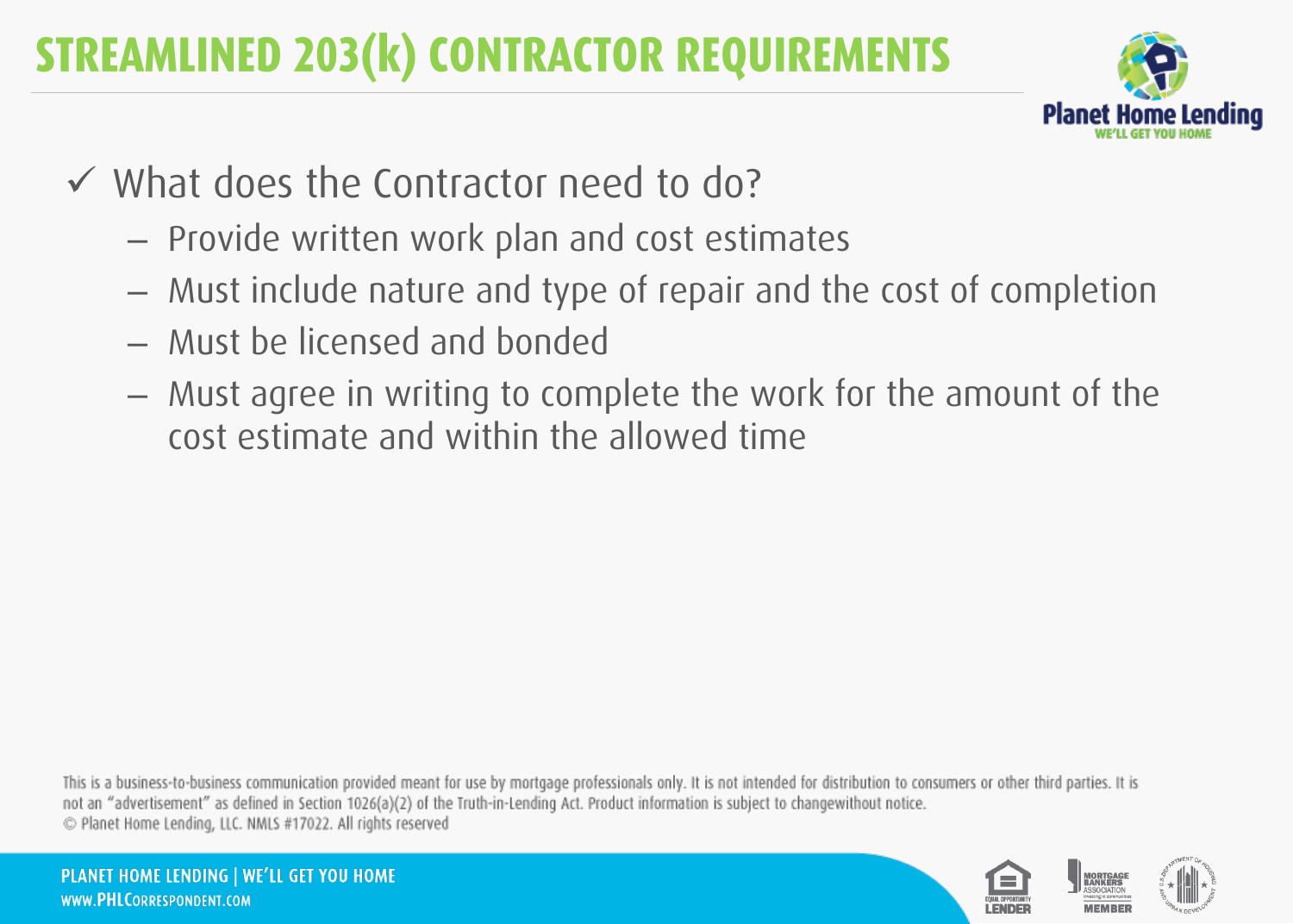

- $\checkmark$  Program Highlights
	- Purchase or Refinance
	- Minimum 620 FICO Score
	- Fixed Rate: 15 and 30 year
	- 1-2 unit Owner-Occupied
	- ← Single family residences, Condo's; PUD's (attached/detached)
	- Purchase Money: Minimum 3.5% Down Payment; 96.50% LTV/105.00 CLTV
	- Refinance: 97.75% LTV/97.75% CLTV allowed

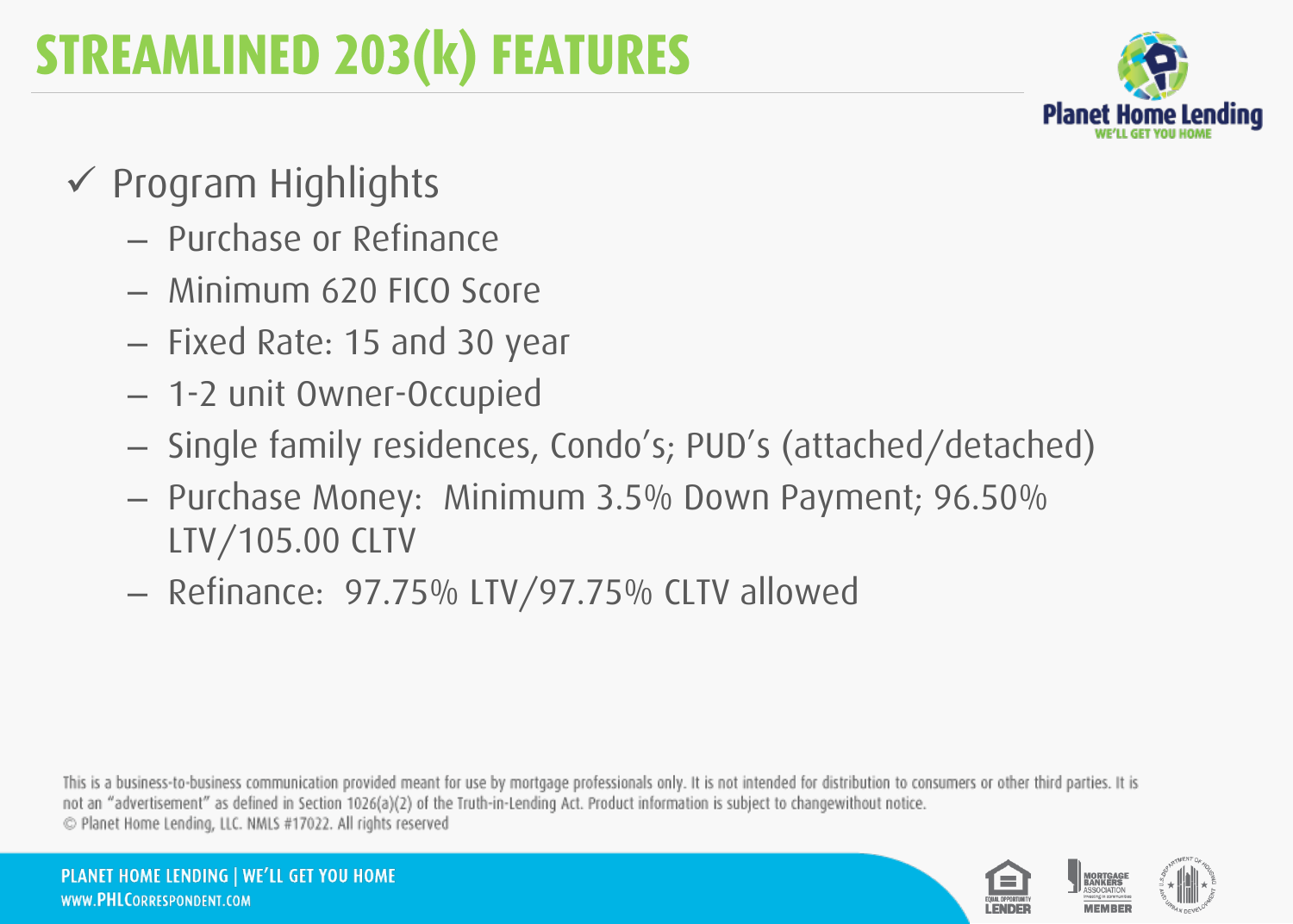

- $\checkmark$  Appraisal Requirements:
	- Appraisals must be completed by a licensed FHA approved appraiser
	- All 203(k) appraisals are completed "Subject To"
	- Purchase transactions require an "After-Improved" value (value after improvements are completed). HUD does not require an "As-Is" value; HUD assumes the purchase price is the "As-Is" value.
	- Refinance transactions require both an "As-Is" value and an "After-Improved" value. The "As-Is" value is typically provided on the addendum and the "After-Improved" value is provided in the Reconciliation section of the appraisal report.
	- The appraisal must include remarks in the Improvements section detailing the scope of work
		- The Reconciliation section of the appraisal report must be completed by checking the box stating "Subject to the following required inspection based on the extraordinary assumption that the condition or deficiency does not require alteration of repair" is checked

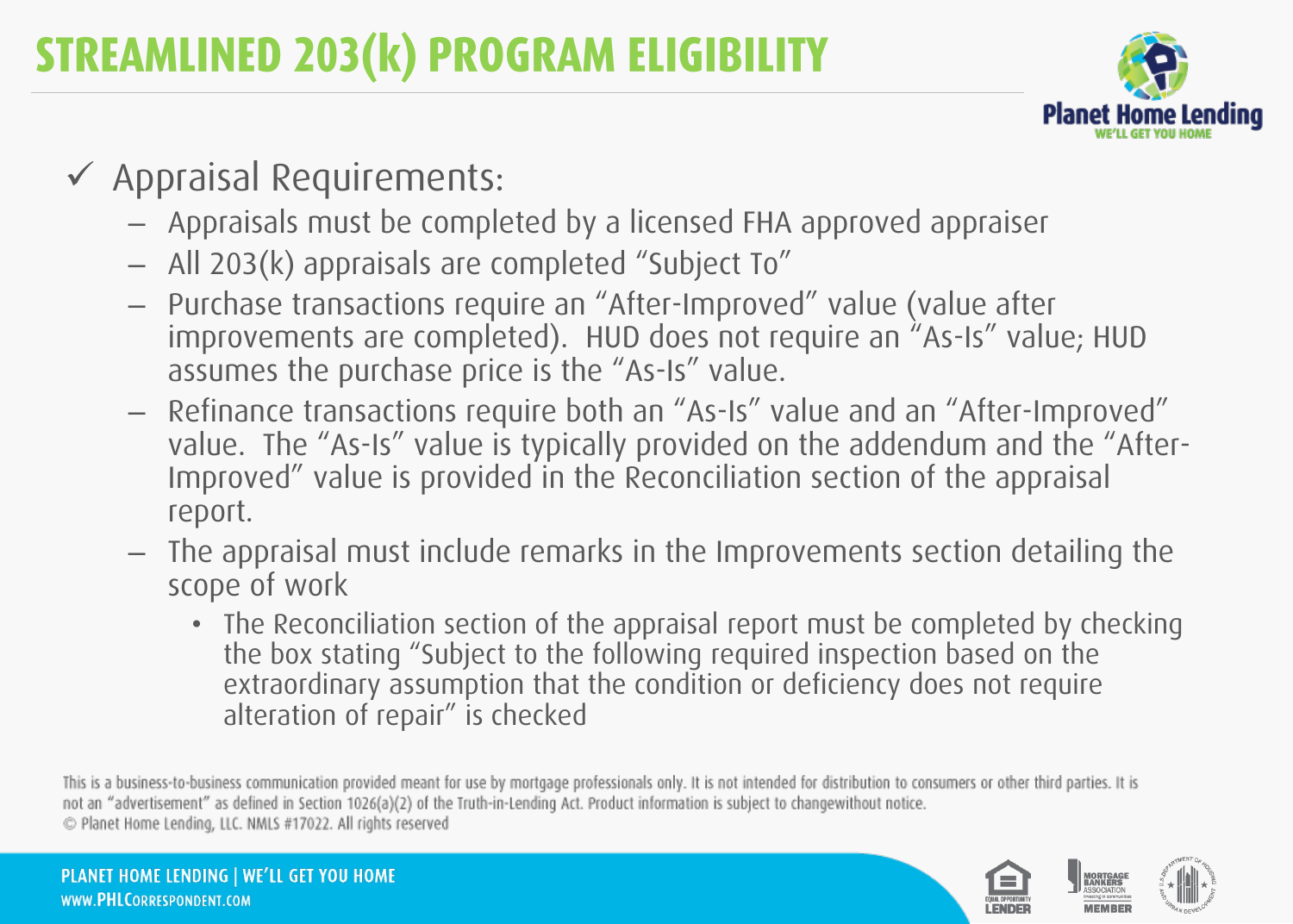

- $\checkmark$  AUS:
	- An "Approve/Eligible" finding is required. Manual underwriting is not allowed
- Cash Out: Not Allowed
	- Condominiums:
		- Condos are subject to the following:
			- Condo must be located in a condominium project approved by HUD at time of case number assignment
			- ← Rehabilitation limited to the interior of the unit. Rehabilitation of the exterior of the condo, or any area that is the responsibility of the condominium association is not allowed with the exception of installation of firewalls in the attic for the unit
			- Maximum mortgage cannot exceed 100% of the "After-Improved" value
			- Rehab at any one time or limited to the lesser of:
				- » 5 units, or
				- » 25% of the total number of units in the project

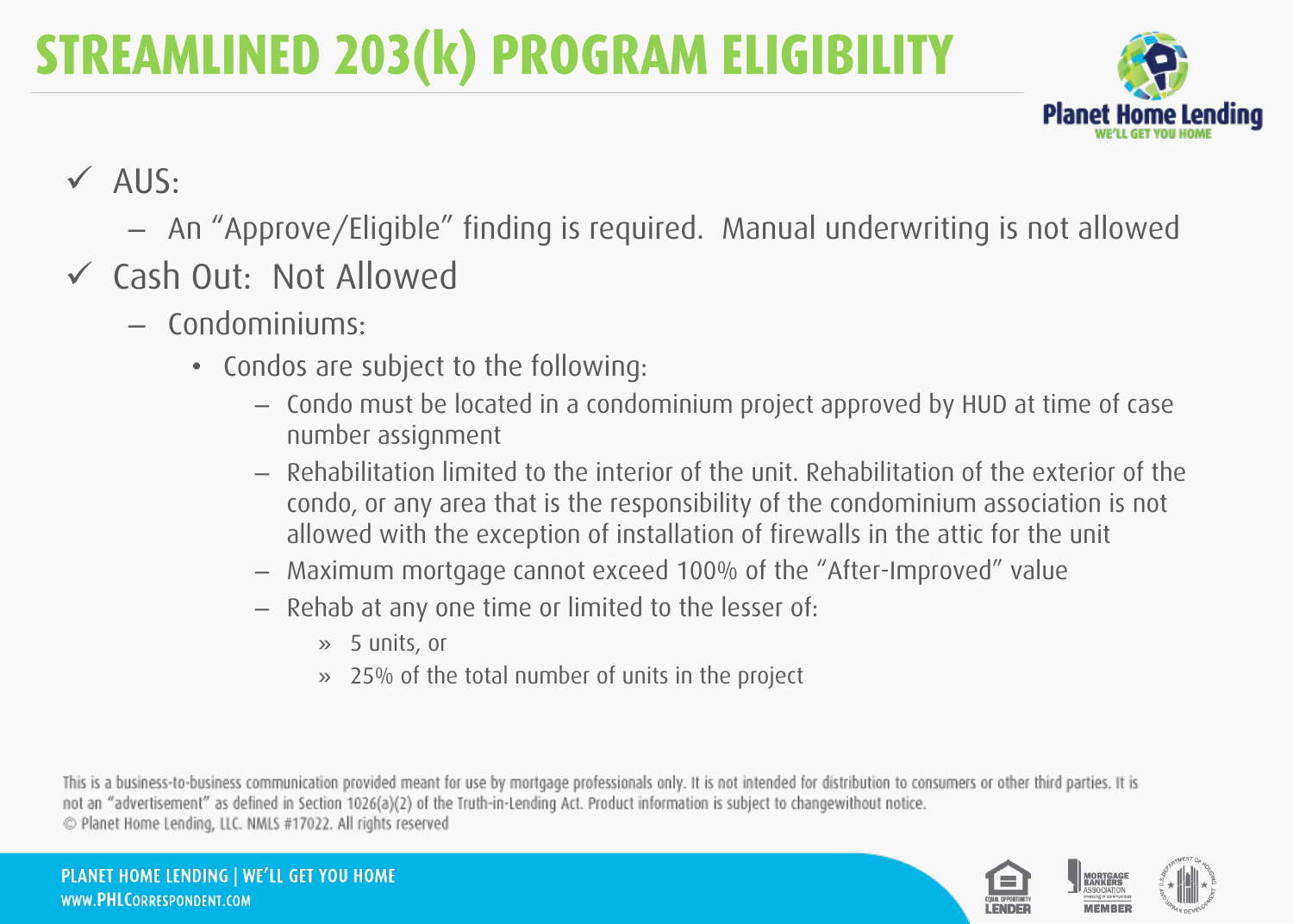

- Condominiums (continued):
	- Condos are subject to the following:
		- The individual condo building cannot have more than 4 units in the subject property building. HUD allows greater than 4 units in a building only when the renovation reduces the number of units to 4 or less. The project as a whole can have more than 4 units (i.e. the project consists of 5 buildings, each with 4 units, for a total of 20 units in the project).
		- ← Projects made up of attached townhomes are not subject to the 4 unit per building restriction. HUD considers each townhome an individual building as long as each unit is separated by a firewall that reaches from the foundation to the roof and is rated 1½ hours.

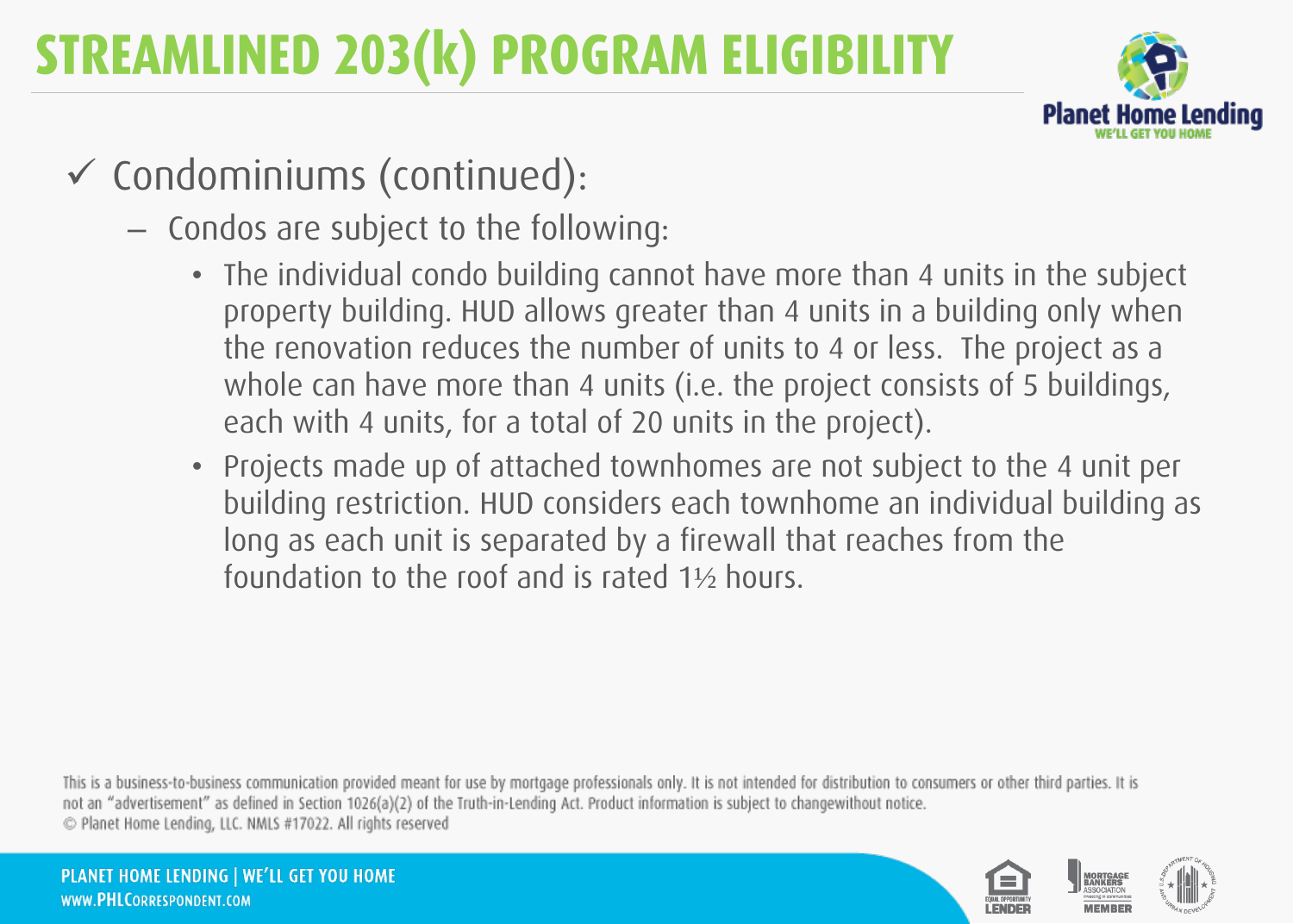

- Contractor Requirements:
	- The following items must be provided:
		- Copy of current license and bond, as required by the state or county. License and bond must be valid through the estimated date of completion of the project.
		- Confirmation the contractor is able to pull their own permits (when required for the work being performed)
		- Copy of current liability insurance policy
		- A fully completed Federal W-9
		- Completed Contactor Profile
		- Homeowner/Contractor Agreement
		- Borrower/Contractor Identity of Interest/Conflict of Interest Form
		- Contractor Acknowledgment
		- Evidence of Current Workman's Comp Insurance, if applicable

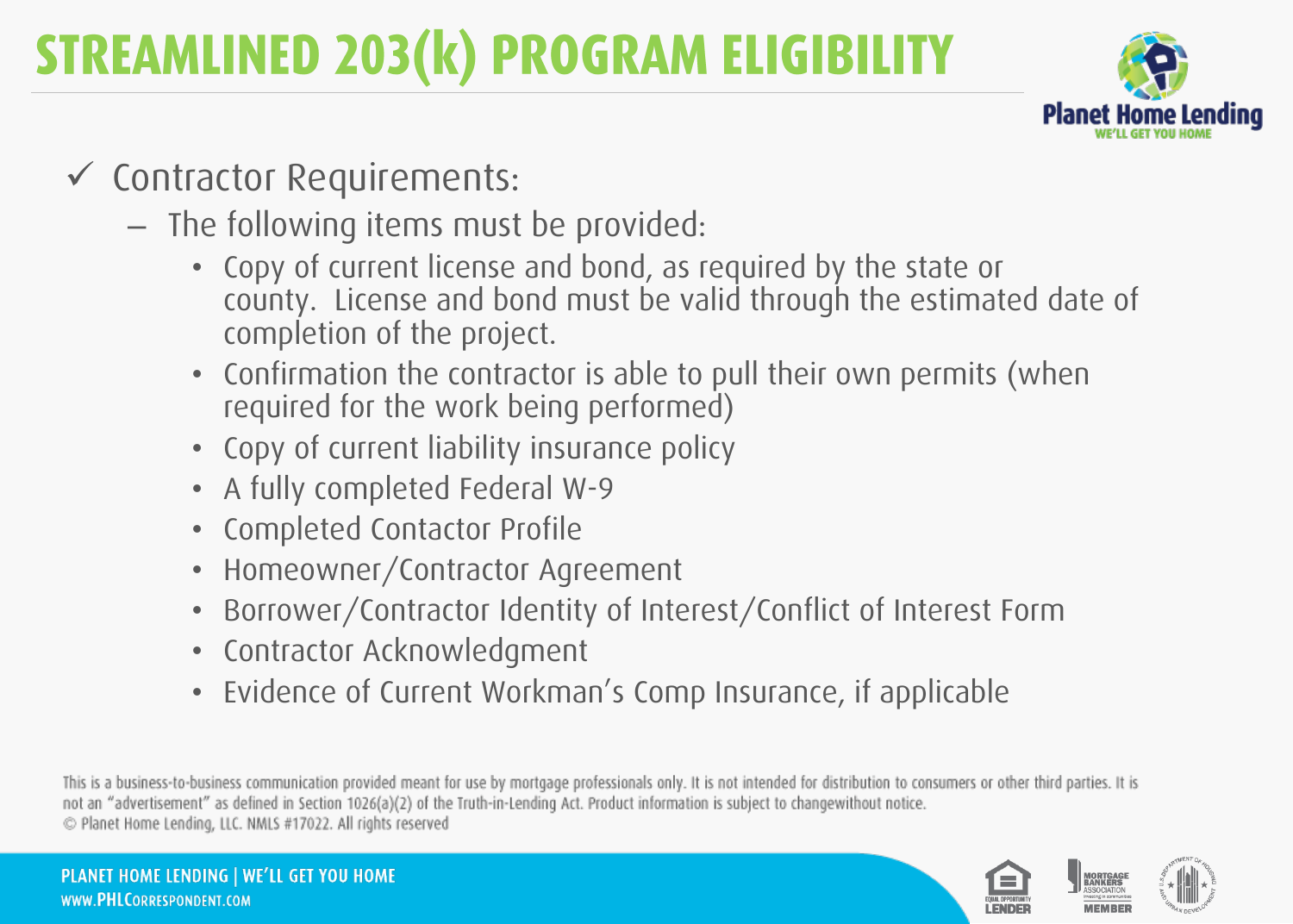

- Contingency Reserve:
	- A Contingency Reserve is held from the loan proceeds to cover health and safety costs that arise during construction (i.e. mold/termite). A Contingency Reserve account will be set up for all 203(k) Streamlined loans
		- Contingency funds shall be 10% to 15% percent of the total rehab cost
		- If the utilities were not turned on at time of inspections, a minimum of 15% is required
		- Contingency reserve funds can only be used for unexpected costs associated with the original contractor bid
		- Contingency reserve cannot be used for change orders or the purchase of appliances or work not included in the original bid

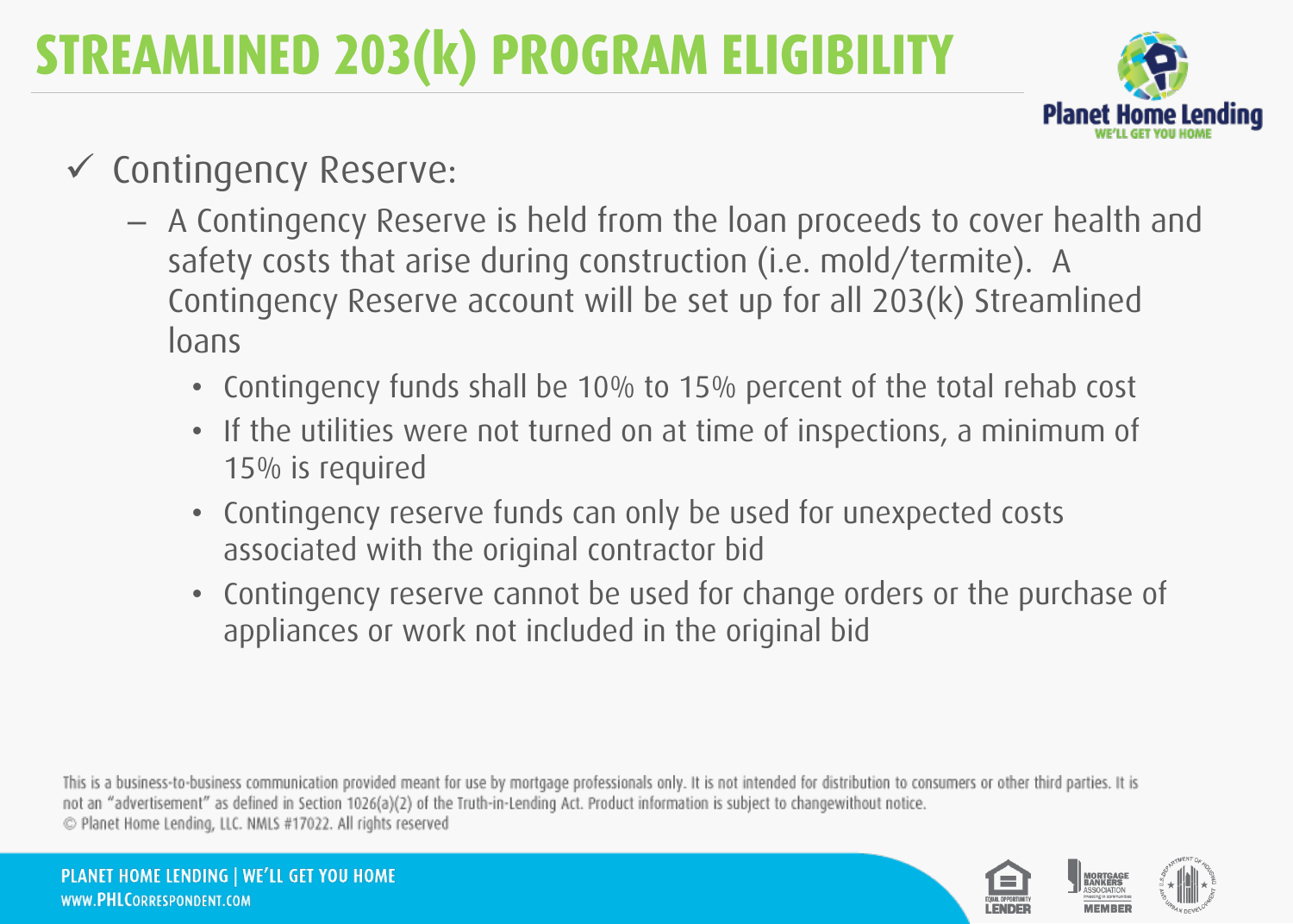

- The Contingency Reserve may be financed or funded by the borrower from their own funds
	- Financed Contingency Reserve: Any funds remaining at the end of the renovation process must be applied as a principal reduction
	- Borrower Funded Contingency Reserve: Any funds remaining at the end of the renovation process are returned to the borrower or applied as a principal reduction
		- Borrower Funded Contingency Reserve is included in the total cost of rehabilitation not to exceed \$35,000
- ← Contingency Reserve does not allow for unplanned additions, unless they are to address health/safety issues

#### Scenario:

- Cabinets being upgraded through project and mold is discovered in demolition
	- Mold correction is OK as it will address a health/safety issue
- In same project borrower wants to replace dishwasher (not part of original Contractor Bid)
	- Addition of dishwasher not permitted as was not part of original Contractor Bid and is not a health/safety issue

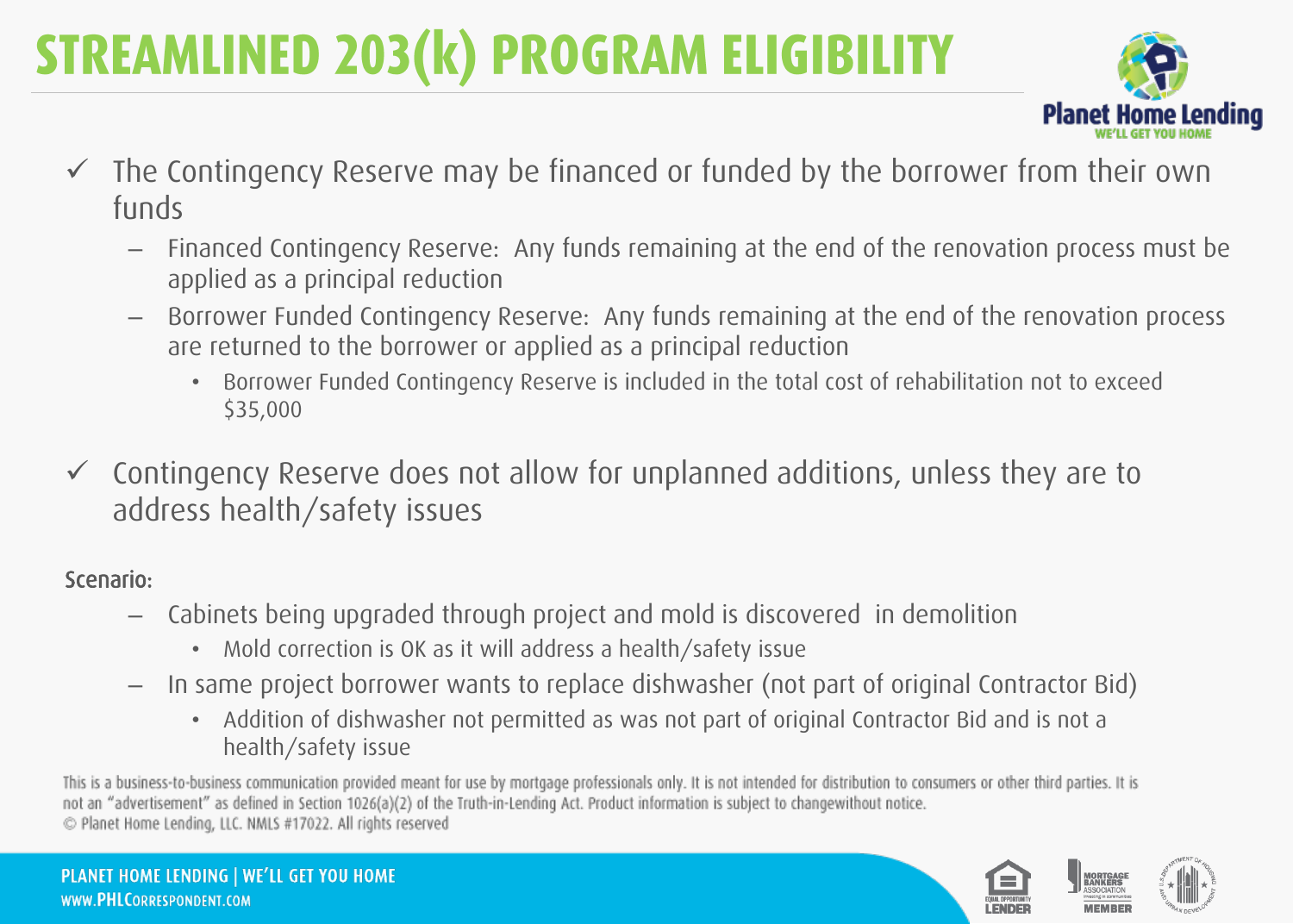

- Credit Score:
	- A minimum credit score of 620 regardless of DU Findings is required
- $\checkmark$  Disbursements:
	- Seller may disburse up to initial 50% draw at closing
		- Borrower will be contacted by the Planet Home Lending Renovation Concierge Service department to manage the entire process until completed
		- Remaining 50% will be disbursed by Planet Home Lending when all of the following are complete:
			- Work/repairs
			- Final Title update (to evidence no liens)
			- Final inspection by appraiser
		- Checks made payable jointly to homeowner and contractor
		- Checks are two party and sent via 2nd day UPS
		- Any remaining amount in the repair escrow account will be applied toward the principal balance of the loan. This includes any unused contingency funds or inspections fees remaining.

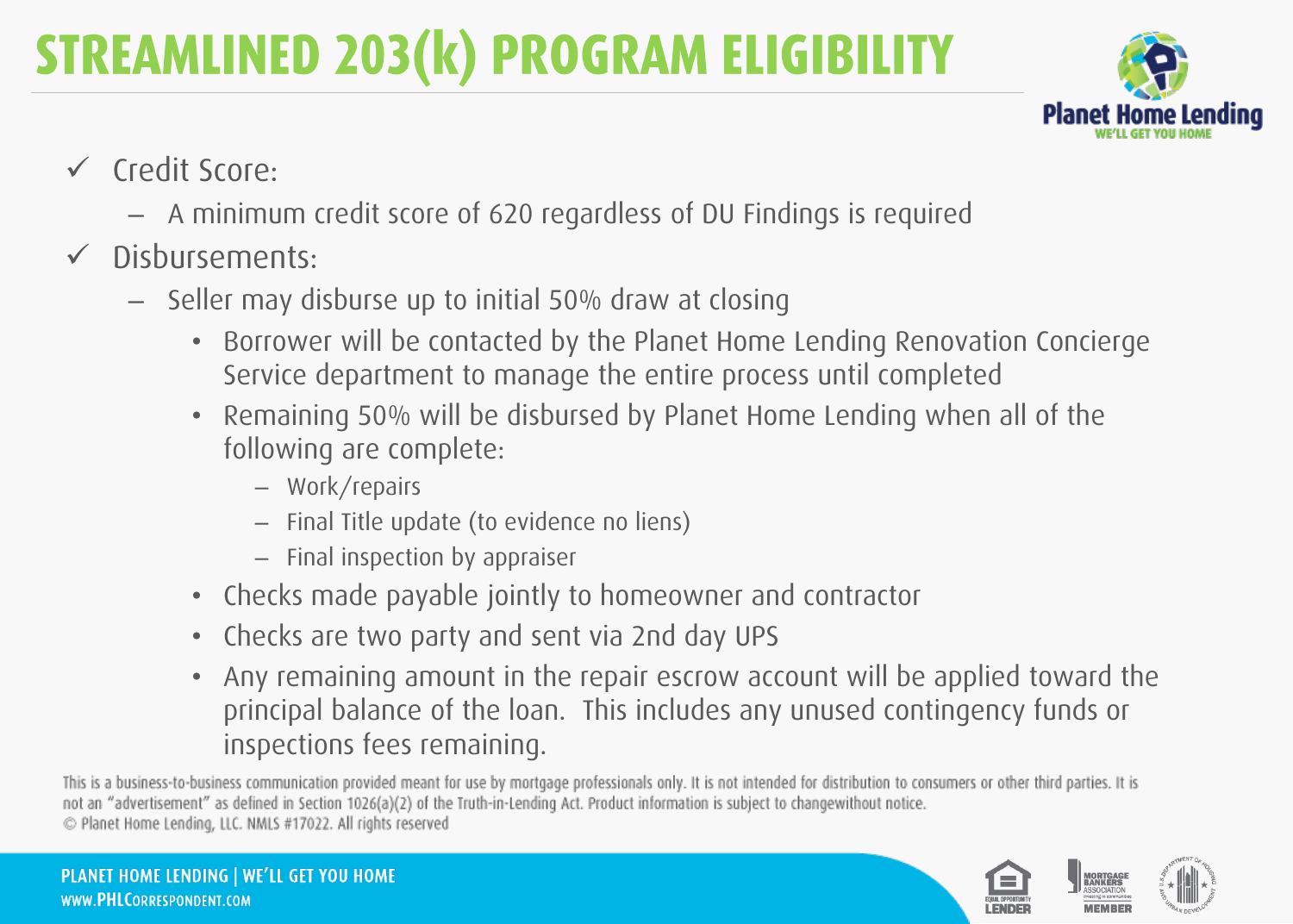

- Escrow/Impounds: Required on all loans, no exceptions
- Fees and Charges:
	- Contingency Reserve
	- Labor and Materials
	- Overhead and Repairs
	- Inspection Fee
	- Appraisal Fee
	- Title Update
	- Discount Points on repair costs and fees

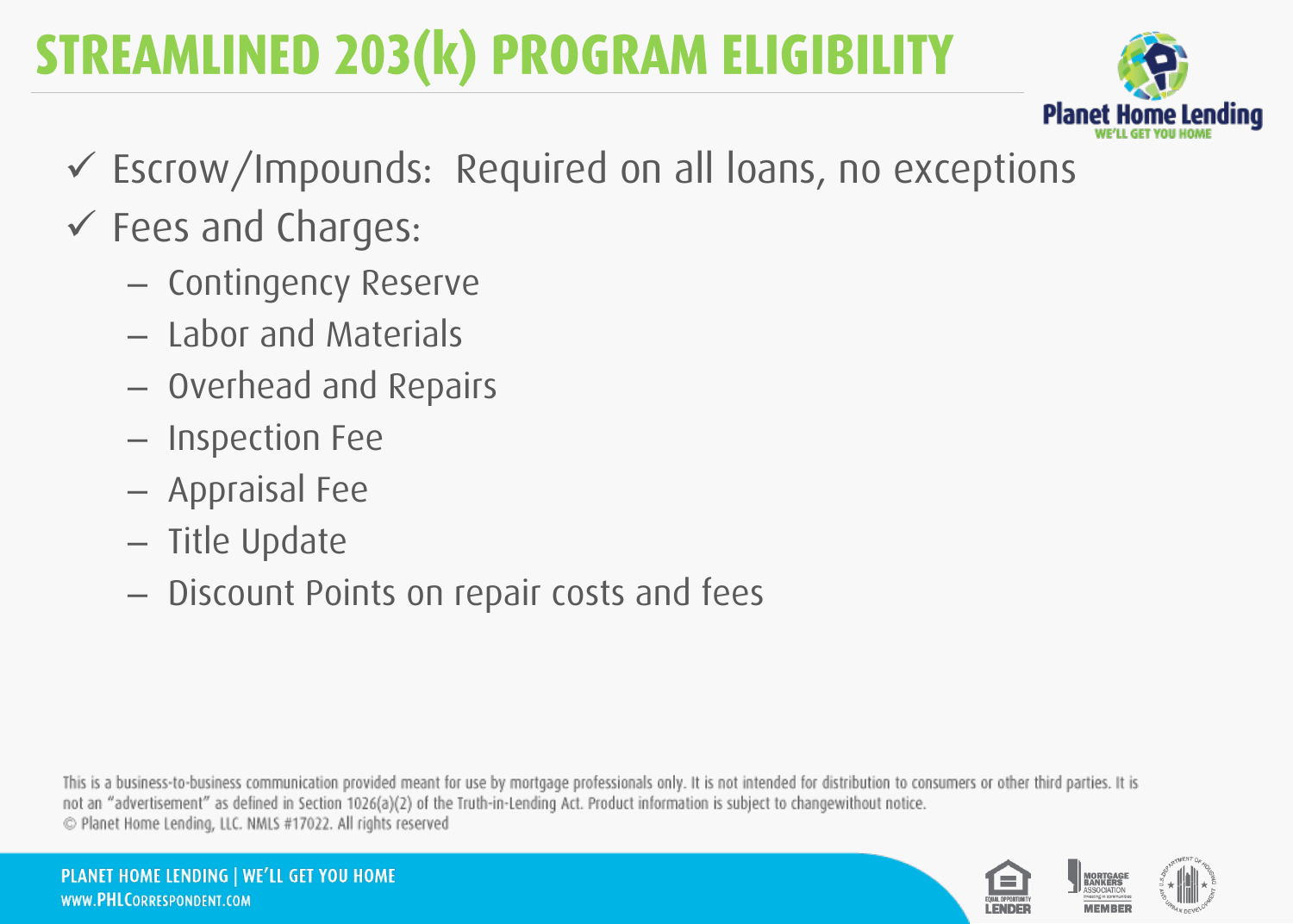

#### $\checkmark$  Forms:

These forms are in addition to normal required FHA forms/disclosures:

- Borrower/Contractor Identity of Interest/Conflict of Interest Certification
- Homeowner/Contractor Agreement
- Contractor Acknowledgement
- Homeowner/Contractor Certification
- 203(k) Maximum Mortgage Worksheet–Form HUD-92700
- 203(k) Borrower's Acknowledgement-Form HUD-92700-A
- Rehabilitation Loan Agreement
- Rehabilitation Loan Rider to the Mortgage/Deed of Trust

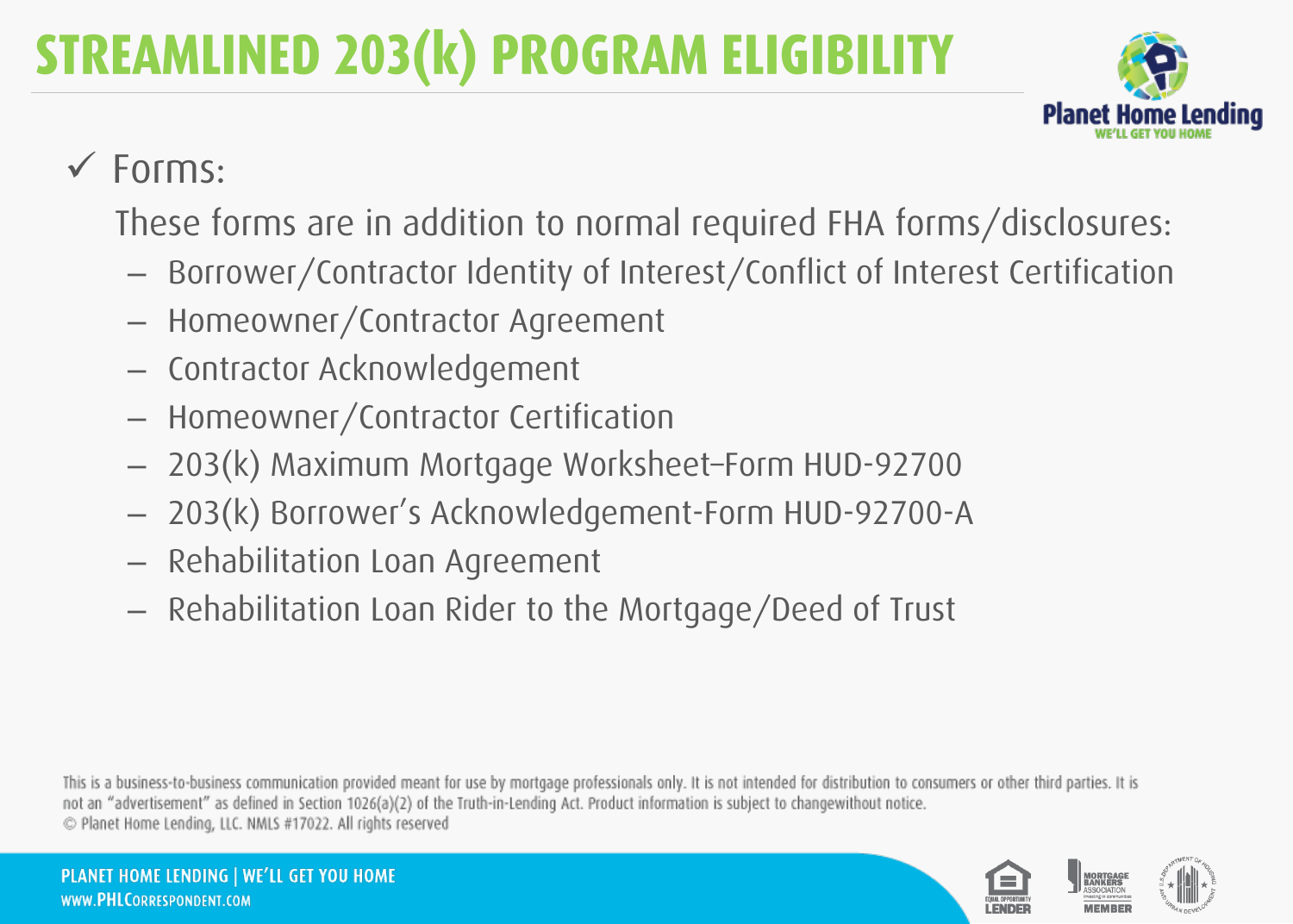

#### Gift Funds: Allowed

- Gift Funds are ineligible if the borrower has a credit score of 620-639 and the property is located in Arkansas, Connecticut, Delaware, Illinois, Iowa, Kentucky, Louisiana, Maryland, Mississippi, New Jersey, New Mexico, New York, Oklahoma, South Carolina, Tennessee, or Utah. Gift funds may be used after the borrower meets the down payment requirement from borrower own funds for closing costs or to further reduce the LTV
- Grants and funds from a down payment assistant (DPA) program are eligible for down payment, closing costs and reserves, if required.

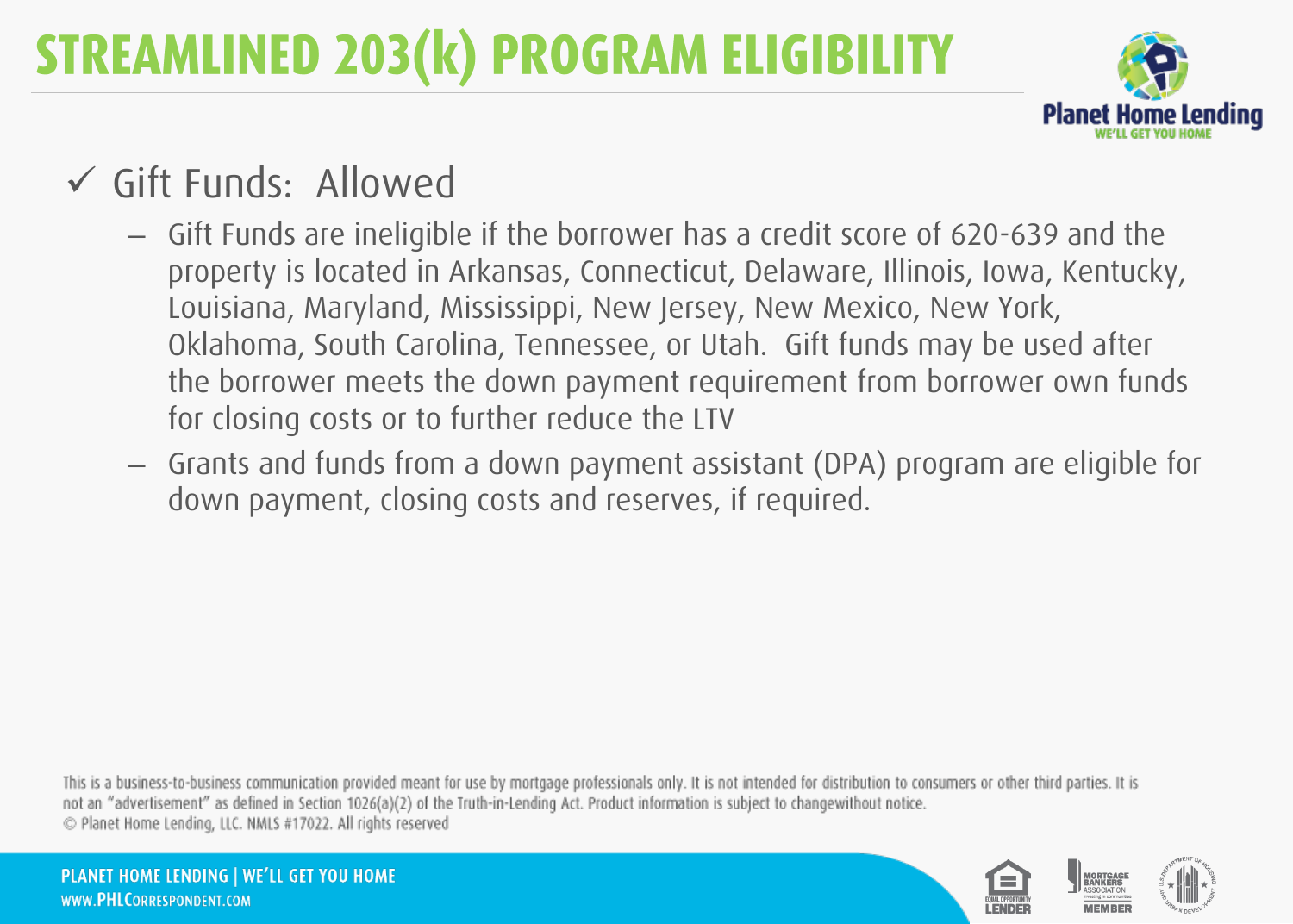

- $\checkmark$  Identity of Interest:
	- Defined as the purchase of a primary residence between parties with a family or business relationship/business affiliates
		- The borrower cannot have any relationship with any party to the 203(k) transactions including:
			- Seller
			- Contractor(s)
			- Appraiser
			- Lender
			- Realtor
			- Closing Agent
		- The borrower(s) and contractor must sign an Identity of Interest/Conflict of Interest Certification stating there is no relationship between them and any party to the transaction
- $\checkmark$  Investment Property: Not allowed
- Loan Terms: 15 and 30 year fixed rate term only

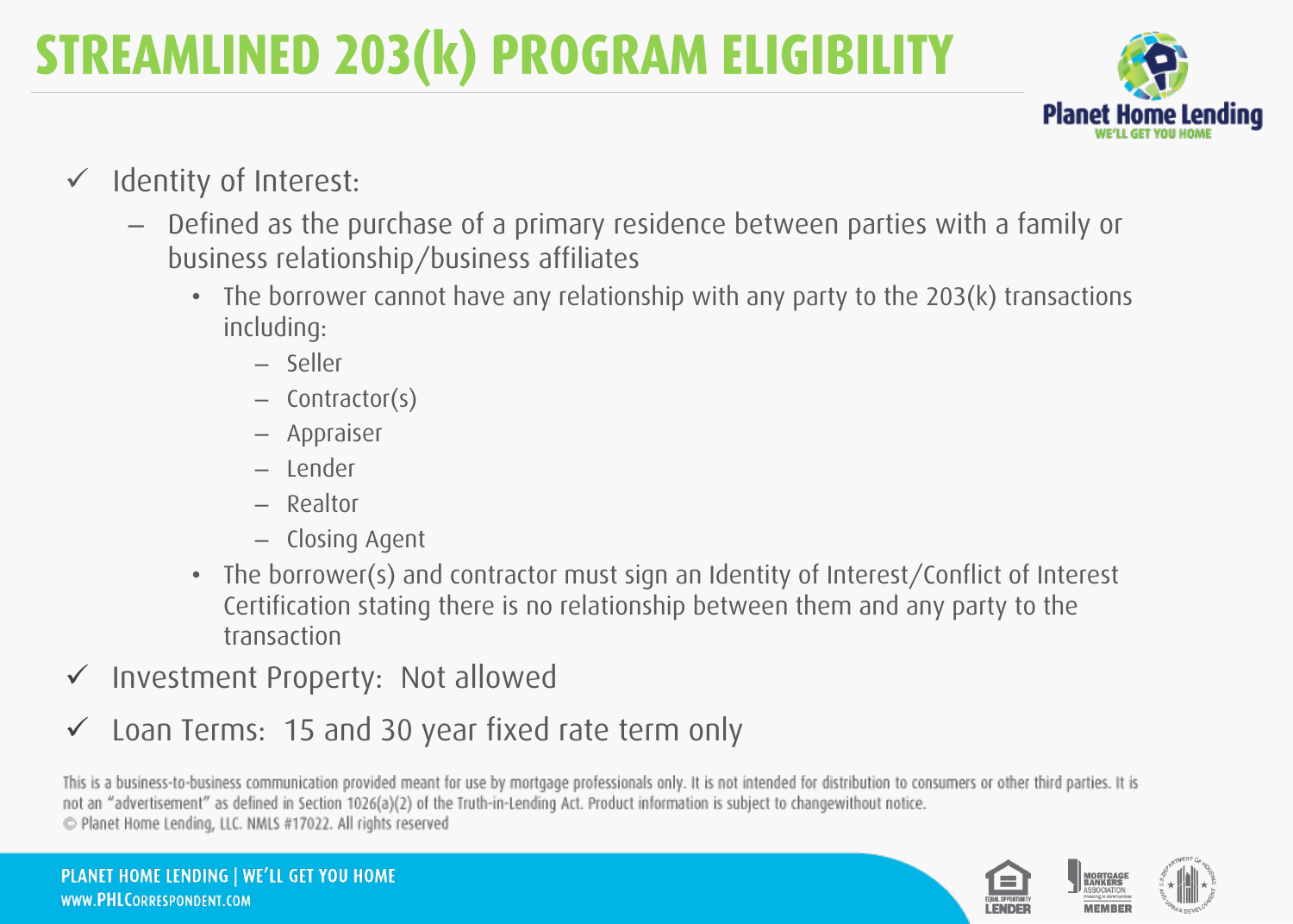

- $\checkmark$  Maximum Fees & Charges:
	- Total cost of rehabilitation labor & material
	- Contingency Reserve of 10-15%
		- 15% required on properties where utilities are not on or not in proper working order
	- Planet Home Lending Supplemental Origination Fee (the fee is 1.5% of the rehabilitation cost or \$350; whichever is greater)
	- Discount Points on repair costs, if applicable (only percentage attributed to renovation portion)
	- Appraisal Fee
		- A single appraisal is needed
	- Permit Fee(s) as applicable
	- Title Update Fee
		- Planet Home Lending will require only one title update fee if a lien waiver is signed by the contractor
	- Final Inspection Fee

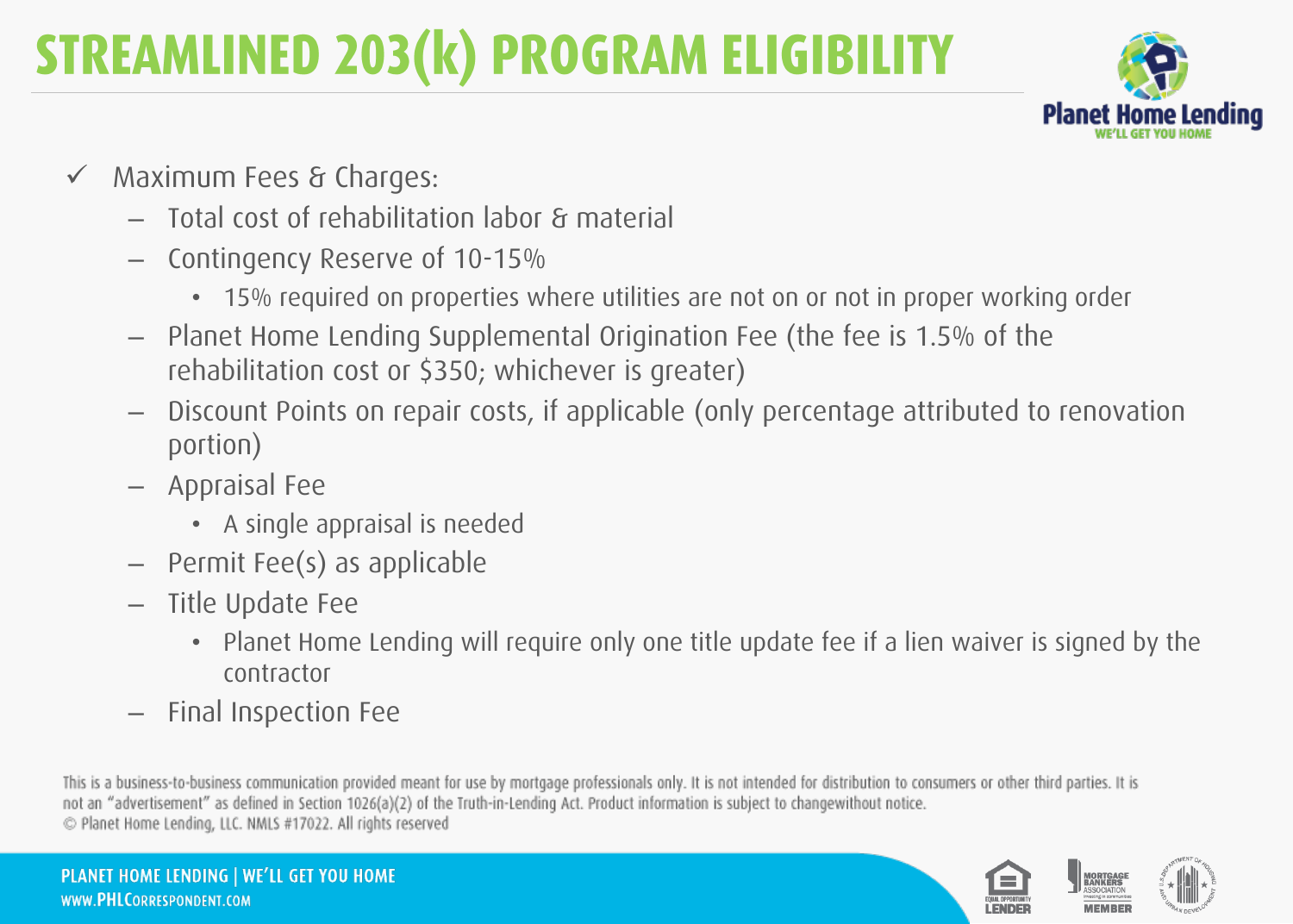

- Maximum Loan-To-Value (LTV):
	- The maximum LTV is based on the lesser of:
		- The sales price of "As Is" appraised value plus the Borrower paid repairs minus sales concessions ; or
		- 110% of the "As Completed" appraised value. Condo's are limited to 100% of the "As Completed" appraised value; or
		- "As-Is" value plus total renovation costs (HUD assumes the purchase price is the "As-is" value)
	- Refinance Transactions
		- Maximum 97.75% LTV
		- Total loan amount cannot exceed the county limits established by FHA
		- LTV is calculated using the lesser of
			- Existing debt\* plus rehabilitation costs plus closing costs/prepaids, or
			- 110% of the "After-Improved" appraised value multiplied by 97.75%, or
			- "As-Is" appraised value plus rehabilitation costs multiplied by 97.75%

\*If subject property owned less than one year, use the lesser of the existing debt (outstanding loan balance) or purchase price

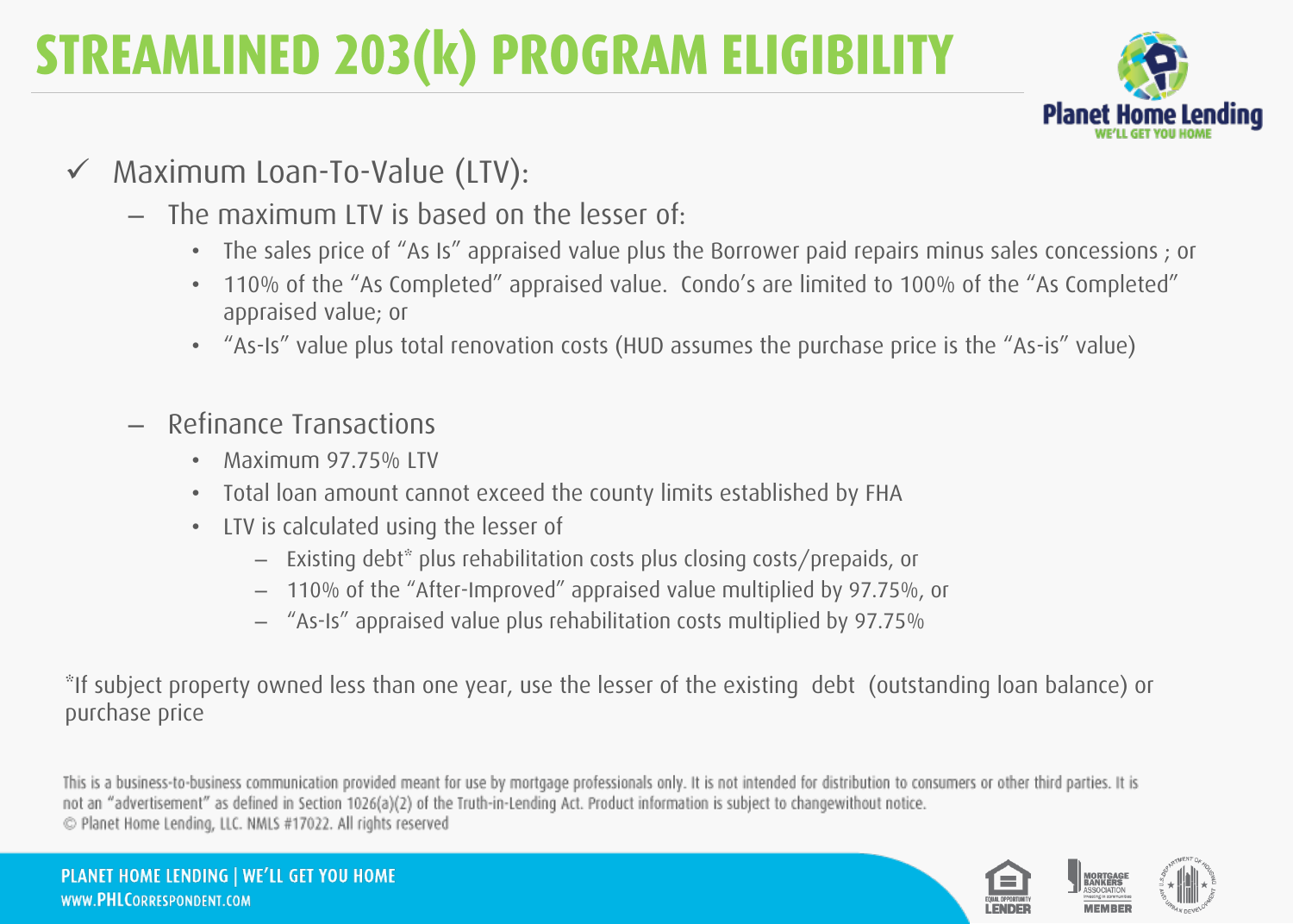

- Maximum Mortgage Amount:
	- The mortgage amount cannot exceed the applicable LTV ratio and maximum loan amount allowed by FHA County limits
		- Purchase: 96.50%
		- Refinance: 97.75%
	- Expenses to be included in the Cost of Rehabilitation
		- Renovation costs (inspection fees and title update fees)
		- Material & Labor, soft costs (permits and licenses)
		- Contingency Reserve of 10%-15% (15% when utilities are not on and functioning)
			- Contingency reserve is used to cover unplanned expenses occurring during the renovation to correct fire, health or safety issues
	- HomeBridge Supplemental Origination Fee (the fee is 1.5% of the total rehabilitation cost or \$350; whichever is greater)
	- "As-Is" Value (Sales Price)
	- "After-Improved" Value (110%)
- Mortgage Insurance:
	- Mortgage insurance is collected according to standard FHA guidelines

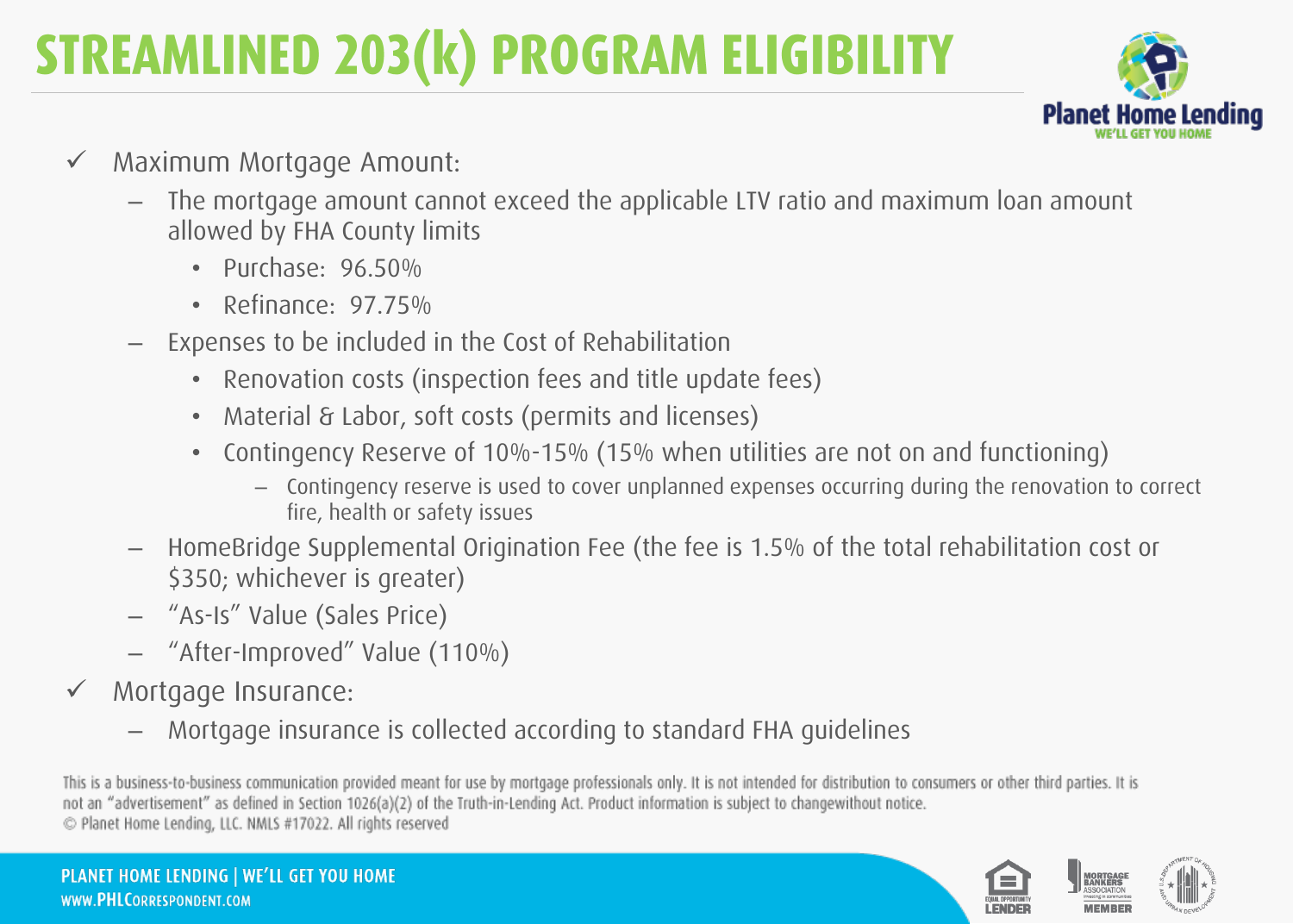

#### Maximum Loan Amount: Purchase Calculations

Step 1: Identify the lesser of the below calculations:

**Purchase Price+ Renovation Costs** 



**Purchase Price+** OR SAN DISCOVERING THE CONTRACT OF THE CONTRACT OF THE CONTRACT OF THE CONTRACT OF THE CONTRACT OF THE CONTRACT OF THE CONTRACT OF THE CONTRACT OF THE CONTRACT OF THE CONTRACT OF THE CONTRACT OF THE CONTRACT OF THE CONTRAC



**Purchase Price+ Renovation Costs** 

\*For Condos use 100% of After-Improved Value

\*\*HUD does not require an "As-Is" value; HUD assumes the purchase price is the "As-Is" value

Step 2: Multiply the lesser calculation by 96.5% to obtain Base Loan Amount:



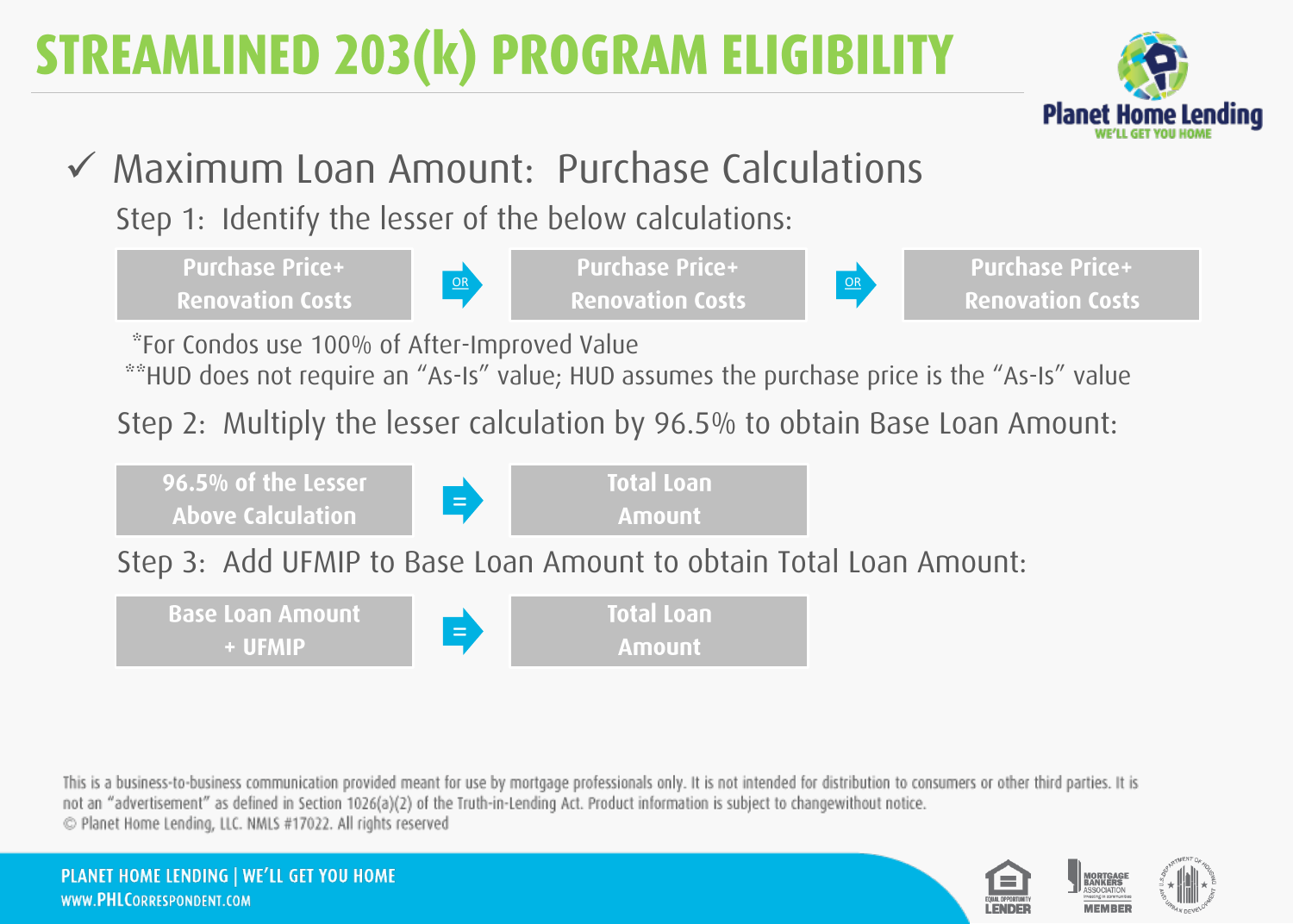

- $\checkmark$  Purchase Examples: Why Not Requiring an "As-Is" Value is a Benefit
	- Example #1: Purchase Price + Renovation Costs
		- Purchase Price is \$150,000
		- Total Renovation cost is \$20,000
		- Appraisal does not show an "As-Is" Value only a \$225,000 "After-Improved" Value
		- Max Base Loan Amount is  $$164,050$  ( $$150,00 + $20,000 = $170,000 \times 96.5\%$ )
	- Example #2: 110% of Value
		- Purchase Price is \$100,000
		- Total Renovation cost is \$30,000
		- Appraisal does not show an "As-Is" Value only a \$118,000 "After-Improved" Value
		- 110% of \$118,000 is \$129,800
		- Max Base Loan Amount is \$125,257 (\$129,800 x 96.5%)
	- Example #3: "As-Is" Value + Renovation Costs
		- Purchase Price is \$150,000
		- Total Renovation cost is \$20,000
		- Appraisal shows an "As-Is" Value of \$140,000 and an "After-Improved" Value of \$225,000
		- Max Base Loan Amount is  $$154,400$   $$140,000 + $20,000 = $160,000 \times 96.5\%$

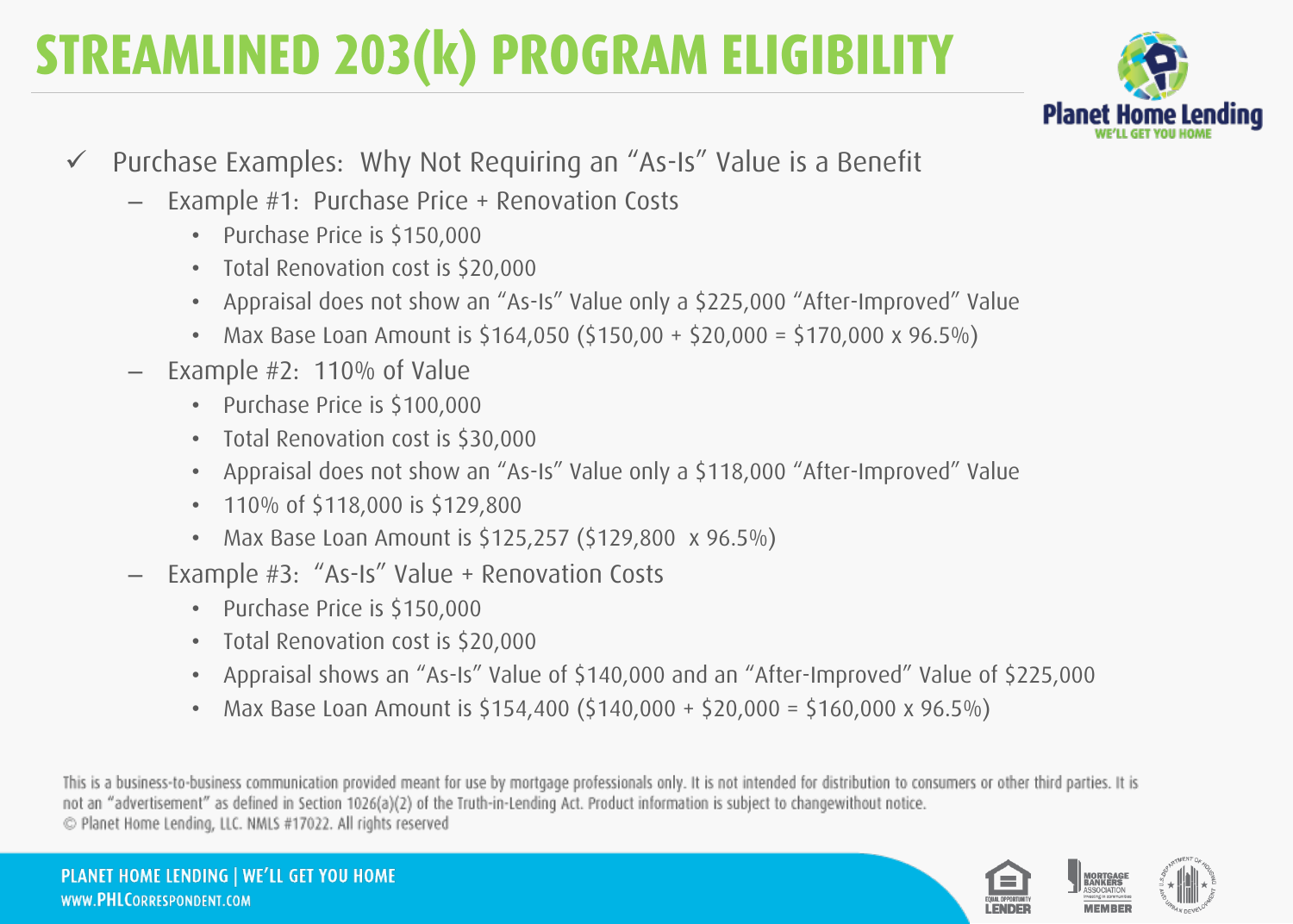

#### Maximum Loan Amount: Purchase Calculations

Step 1: Identify the lesser of the below calculations:

**Existing Debt + Renovation Costs + Closing Cost & Prepaid** 



(As-is Value + **OR Renovation Costs)** OR X 97.75%



(110% of After-Improved Value) x 97.75%\*

\*For Condos use 100% of After-Improved Value

Step 2: The lesser of the above calculations equals the Base Loan Amount:

Lesser of the Above **Base Loan** = **Calculations Amount** 

Step 3: Add UFMIP to Base Loan Amount to obtain Total Loan Amount:

**Base Loan Amount + Total Loan Amount**  $\equiv$ **UFMIP** 

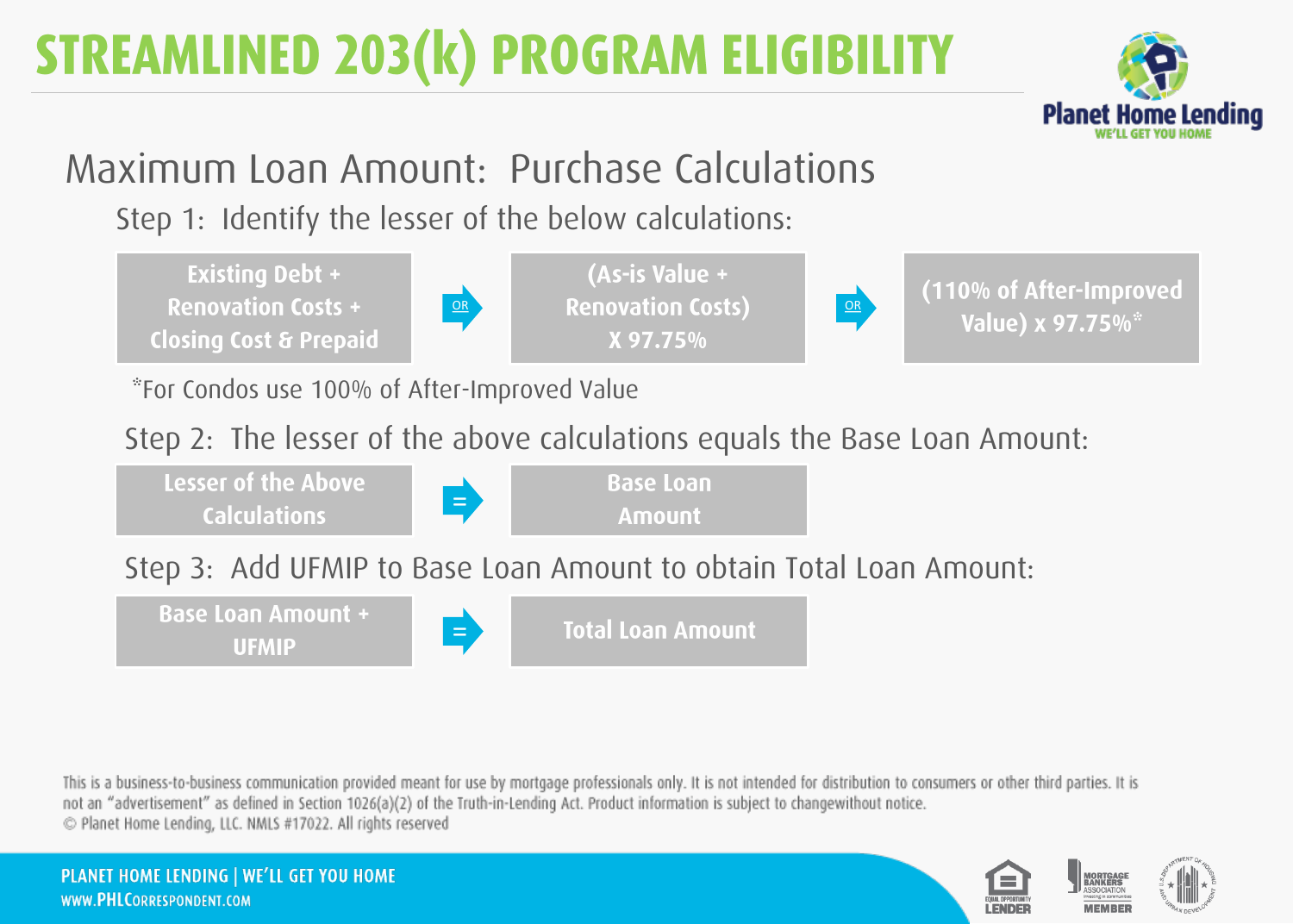

#### Maximum Mortgage Amount: Streamlined Refinance Example

| <b>Streamlined 203(k) Refinance</b>                                                                    |                      |  |
|--------------------------------------------------------------------------------------------------------|----------------------|--|
| Existing Debt, Renovation, Closing Costs and Prepaids                                                  | <b>Dollar Amount</b> |  |
| <b>Existing Debt</b>                                                                                   | \$120,000            |  |
| Total Cost of Repairs (labor and material)                                                             | \$24,500             |  |
| Contingency Reserve (10%)                                                                              | \$2,450              |  |
| Allowable Fees/Costs                                                                                   | \$650                |  |
| Closing Costs/Prepaids                                                                                 | \$3,500              |  |
| Total Existing Debt, Renovation, Closing Costs, and Prepaids                                           | \$151,100            |  |
| As-Is Value + Renovation Costs<br>As-Is Value from Appraisal (typically noted with Addendum to report) | \$157,600            |  |
| 110% of After-Improved Value<br>After-Improved Value (located in Reconciliation section of Appraisal)  | \$176,000            |  |
| Maximum Base Loan Amount                                                                               | \$151,000            |  |
| <b>UPMIP</b>                                                                                           | \$2,644              |  |
| Total Loan Amount                                                                                      | \$153,744            |  |

| . |                                              |  |
|---|----------------------------------------------|--|
|   | <b>LTV Calculation</b>                       |  |
|   | Step 1:                                      |  |
|   | Identify the lesser of the below             |  |
|   | calculations                                 |  |
|   | ■ Existing Debt + Renovation Costs + Closing |  |
|   | Costs and Prepaid                            |  |
|   | • (As-Is Value + Renovation Costs) X 97.75%  |  |
|   | • (110% of After-Improved Value) X           |  |
|   | 97.75%                                       |  |
|   | Step 2:                                      |  |
|   | The lesser of the above calculations equals  |  |
|   | the Base Loan Amount                         |  |
|   | Step 3:                                      |  |
|   | Add UFMIP to Base Loan Amount to obtain      |  |
|   | Total Loan Amount                            |  |
|   |                                              |  |
|   | In This example the Existing Debt +          |  |
|   | Renovation Costs + Closing Costs and         |  |
|   | Prepaids is the lesser calculation.          |  |
|   |                                              |  |
|   | Therefore, \$151,100 is the Base Loan        |  |
|   | Amount                                       |  |

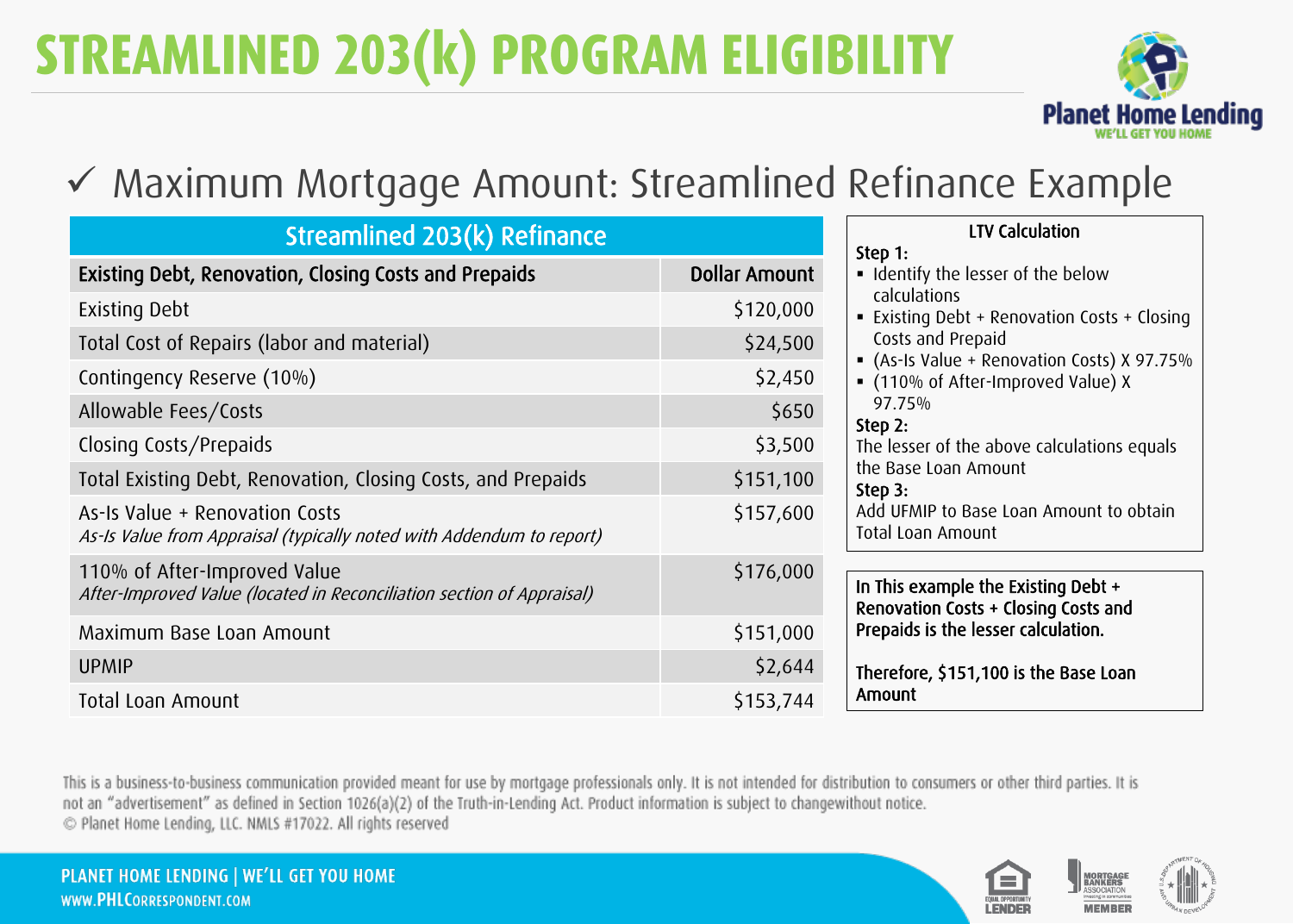

- Property Eligibility
	- SFR
	- PUD (attached/detached)
	- Condos (attached/detached)
	- $-$  RFOs
- $\checkmark$  Qualifying Ratios:
	- Per AUS Findings
- Reserves: Not required
- $\checkmark$  Self Help: Not eligible
- $\checkmark$  Seller Contributions
	- $-$  Allowed up to 6% of the sales price
- $\checkmark$  Utilities:
	- Utilities must be inspected to ensure they are in proper working order
	- If the Utilities were not on at the time of the appraisal inspection or are determined to not be in good working order, a 15% contingency reserve must be established
	- When obtaining bids, the contractor should provide a bid that allows for any repairs that may be required

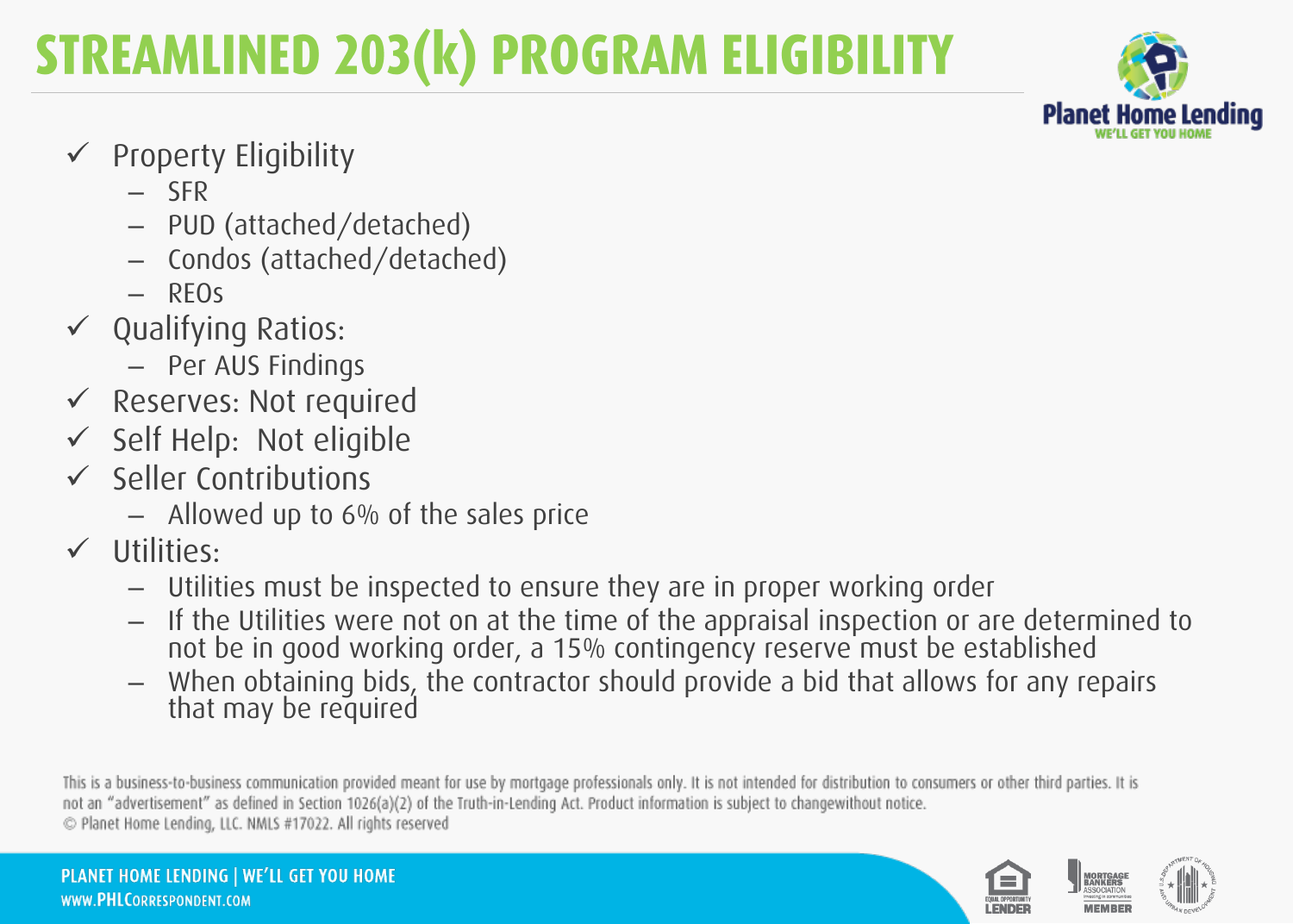

- Utilities not on at time of inspection and Work-Write Up does not require repairs, the following alternative documentation to validate condition of utilities may be provided:
	- Winterized Property: Winterization Certification
	- Certification from acceptable licensed professional\* confirming utilities in good working order
	- ← Bank or acceptable agency owned property: Home Inspection from Listing Report

\*Acceptable licensed professionals: Inspector, Contractor, Plumber or Electrician

 $\checkmark$  If utility inspection reveals utilities are not in good working order, Contractor Bid(s) must specify required repairs

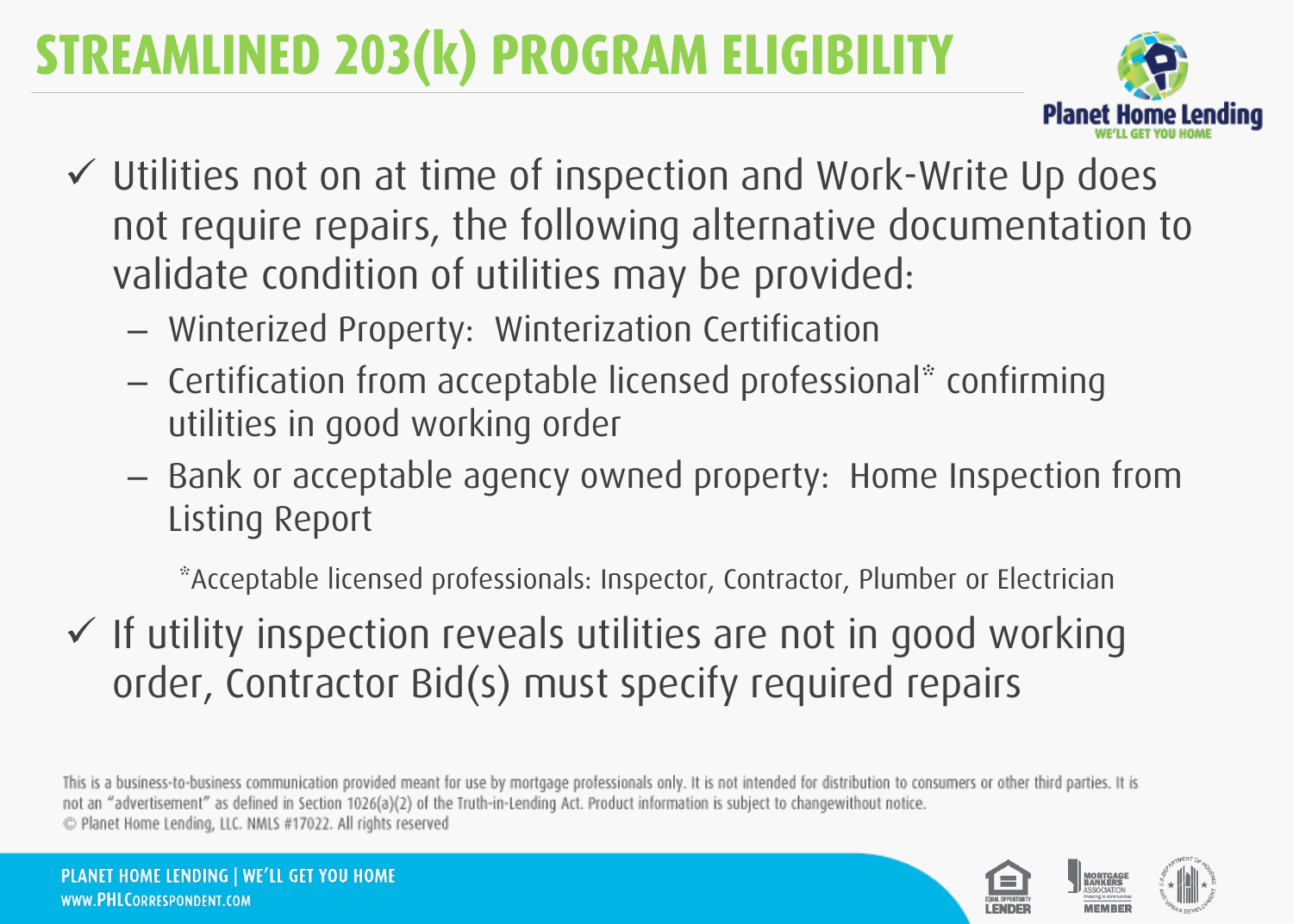

- Acceptable REO property (agency or bank owned) typically has winterized utilities since the property is vacant
	- Proof of winterization required via:
		- Winterization Certification OR
		- Home inspection from Listing Report
	- Reminder: HUD REO Ineligible

Winterized properties always require a 15% Contingency Reserve (of the total rehab cost)

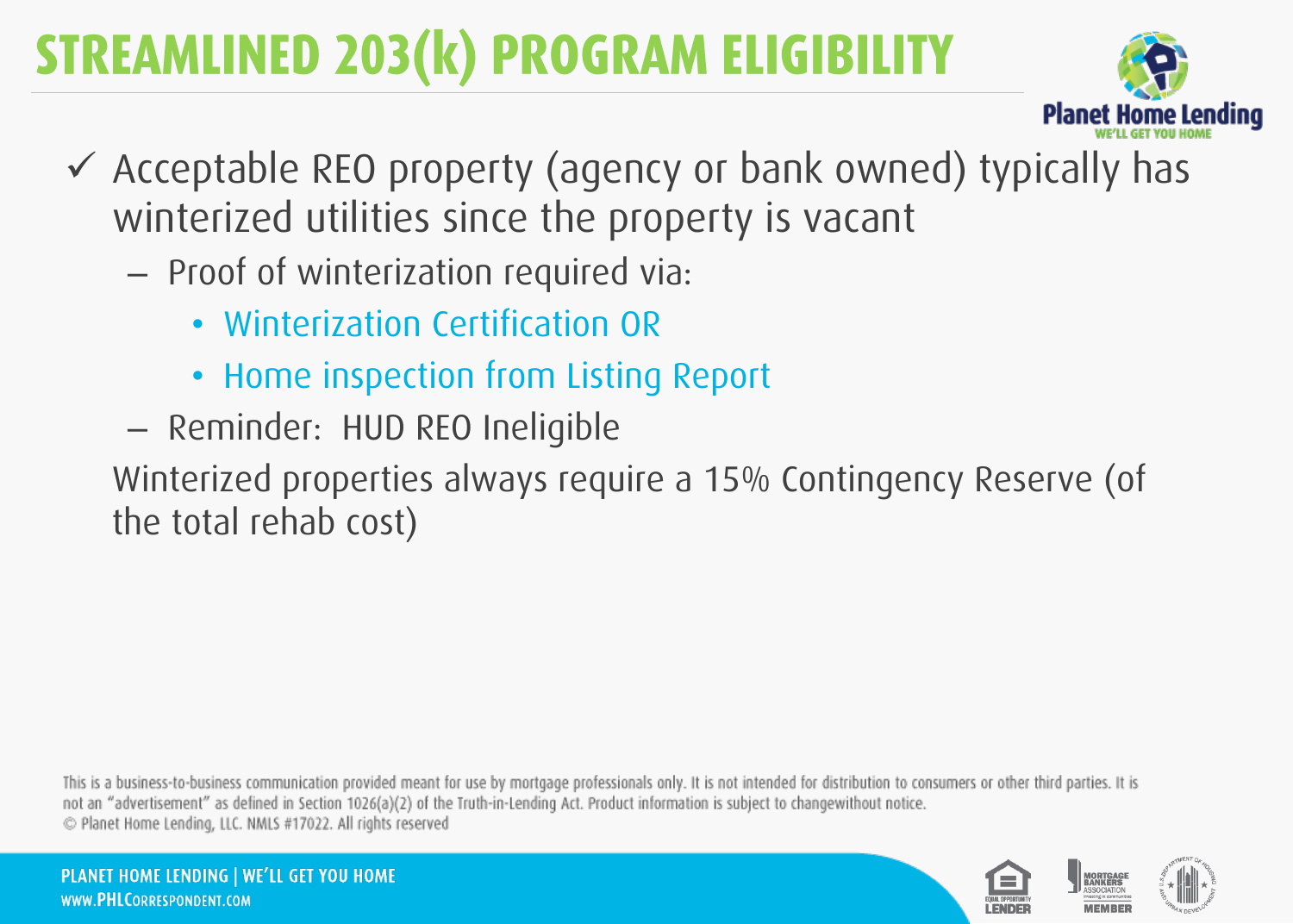#### **RENOVATION CONCIERGE CONTACT INFORMA**



#### Planet Home Lending Renovation Concierge Department contact information:

#### renovation@planethomelending.com

#### This email address is to be used by Borrowers and Contractors for questions and status inquiries.